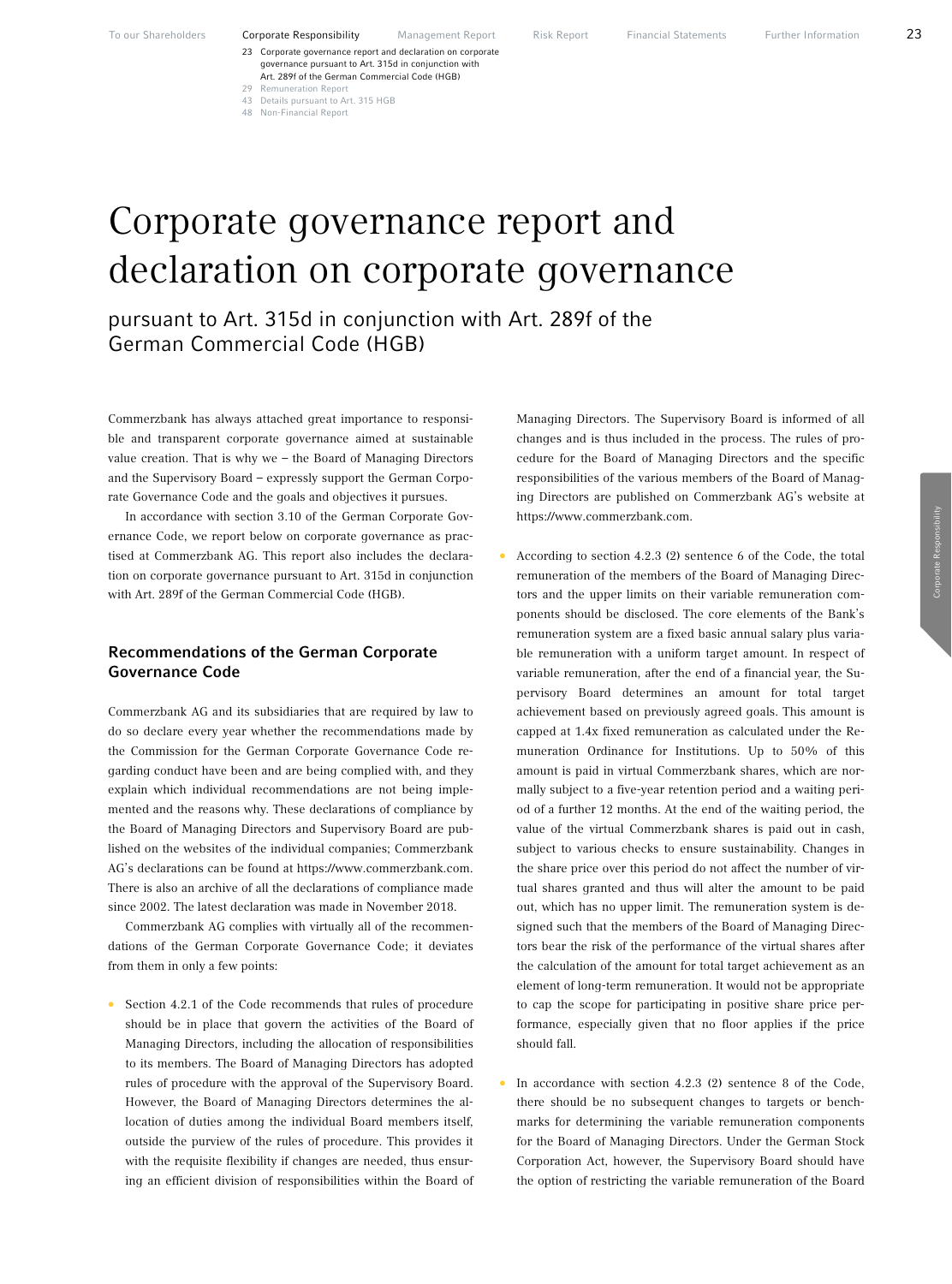of Managing Directors in exceptional circumstances. Under this legislation, the Supervisory Board is entitled to adjust the targets and other parameters for determining variable remuneration components in exceptional circumstances, so as to reasonably neutralise any positive or negative repercussions on the achievability of the targets; the cap on variable remuneration must be observed in all cases.

- Section 4.2.3 (3) of the Code recommends that in the case of pension commitments to members of the Board of Managing Directors, the Supervisory Board should define the intended level of benefits – commensurate with the length of the term of office – taking into account the resulting annual and long-term expense for the company. Pension provision for the Board of Managing Directors is a defined contribution scheme that does not specify a particular level of benefits. Instead, each member of the Board of Managing Directors has an entitlement to an annual pension module, the amount of which is determined as a percentage of that individual's basic annual salary. This gives the Supervisory Board a clear picture of the annual and longterm expense for the company, including the impact of actuarial effects on pension provisions. The fact that the scheme does not define a target benefit level, combined with the switch to a defined contribution scheme, is in line with what is largely standard business practice.
- Section 4.2.5 sentences 5 and 6 of the Code requires some of the information on board remuneration in the remuneration report to be provided in standardised tables. However, the model tables recommended in the Code do not take account of the requirements of the Remuneration Ordinance for Institutions and are therefore not as suitable for financial institutions such as Commerzbank AG. Commerzbank AG therefore deviated from this recommendation in its remuneration report for 2017 and does so again in the remuneration report for 2018. Commerzbank AG has created its own tables which provide clear and transparent information on its board remuneration system. Commerzbank AG has decided to present only the tables that it created itself and those are required under accounting rules and to omit the model tables recommended by the Code because the intended clarity and comprehensibility of the remuneration report would otherwise be undermined.
- Section 5.3.3 of the Code recommends that the Supervisory Board establish a nomination committee made up exclusively of shareholder representatives. Under Art. 25d (11) sentence 2 no. 1 of the German Banking Act, the nomination committee must support the Supervisory Board in identifying candidates to fill positions on bank management bodies. At Commerzbank AG, this task was formerly performed by the Presiding Committee, in which employee representatives were also included. In

order to maintain the established practice at Commerzbank AG of involving both employee and shareholder representatives in the selection of candidates for the Board of Managing Directors, two members of the Commerzbank AG Supervisory Board's Nomination Committee are employee representatives.

• Section 5.4.1 (2) sentence 2 of the Code recommends that the Supervisory Board should set concrete objectives regarding its composition which, while considering the specific situation at the company, appropriately take into account the international activities of the company, potential conflicts of interest, the number of independent members of the Supervisory Board pursuant to section 5.4.2 of the Code, a specified age limit for members of the Supervisory Board, a specified limit on length of service on the Supervisory Board and diversity. The Supervisory Board of Commerzbank AG regularly sets specific targets for its composition, appropriately taking into account the criteria listed in section 5.4.1 (2) sentence 2 of the Code. However, it had not yet set a limit on the normal length of service on the Supervisory Board, as the Supervisory Board takes the view that continued service frequently has to be decided in respect of the individual member. This is now reflected by means of a limit that allows exceptions to be made for the Supervisory Board in justified individual cases and gives priority to the provisions of the Codetermination Act for employee representatives. This means that the Code's recommendation pursuant to section 5.4.1 (2) sentence 2 is now and will be fully complied with.

## Suggestions of the German Corporate Governance Code

Commerzbank AG also largely complies with the suggestions of the German Corporate Governance Code, deviating from them in only a few points:

- In a departure from section  $2.3.2$ , the proxy can only be reached up to the day prior to the Annual General Meeting. However, shareholders present or represented at the Annual General Meeting are able to give instructions to the proxy at the meeting itself as well.
- In section 2.3.3, it is suggested that shareholders be able to watch the Annual General Meeting on the internet. Up to and including the 2018 financial year, Commerzbank has broadcast the speeches of the Chairman of the Supervisory Board and the Chairman of the Board of Managing Directors, but not the general debate. This allowed shareholders to discuss matters freely with the management, without a wide-scale public broadcast. From financial year 2019 onwards, Commerzbank AG will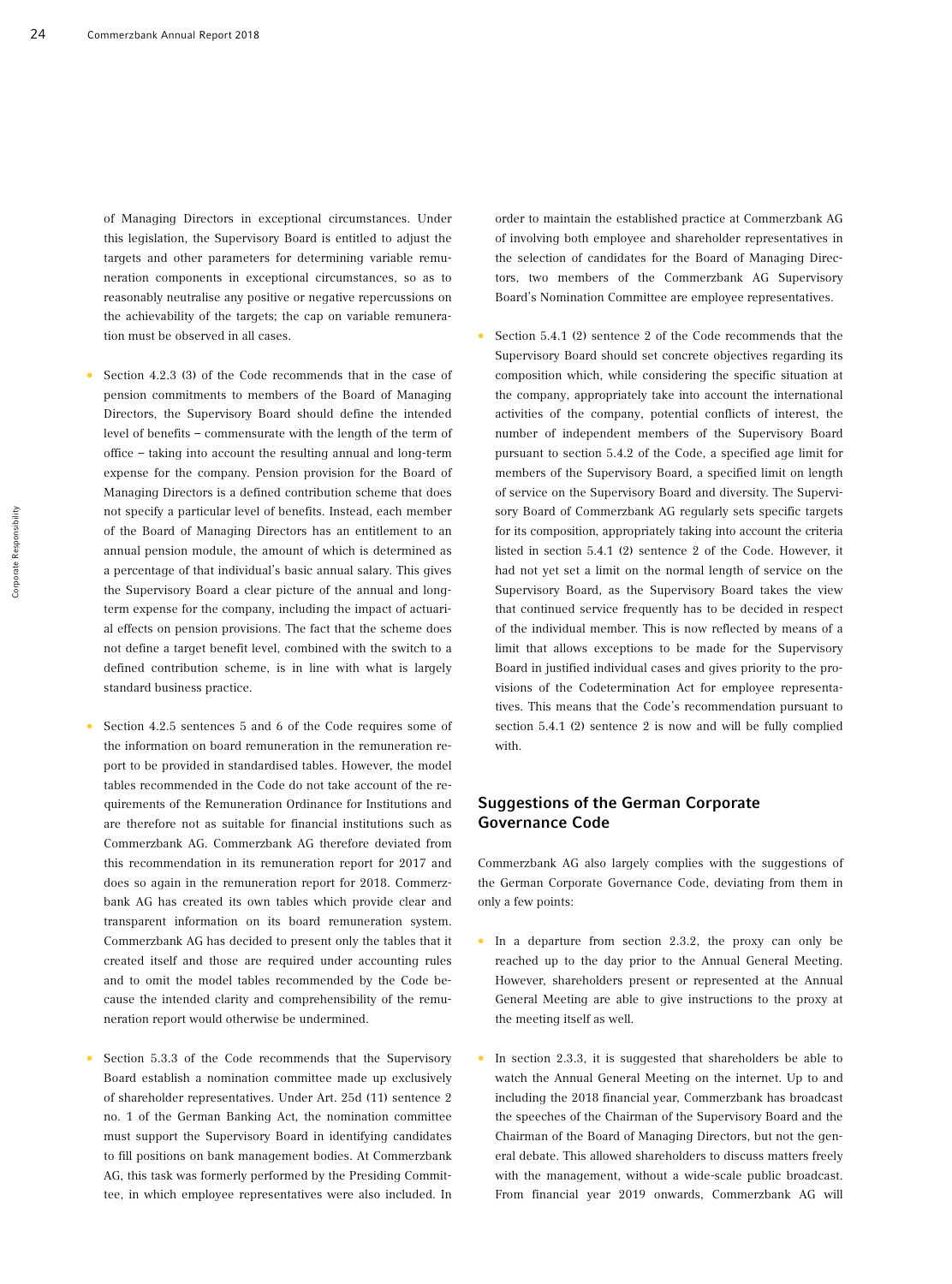48 Non-Financial Report

broadcast the Annual General Meeting in its entirety on the internet for shareholders and thus fully comply with the suggestion set out in section 2.3.3.

## Company values and governance practices of Commerzbank AG and the Commerzbank Group

Commerzbank AG and its subsidiaries are committed to their corporate, environmental and social responsibilities. In order to ensure sustainable corporate governance, extensive standards have been defined in various spheres of activity, which are published on Commerzbank AG's homepage at https://www.commerzbank.com.

The ComValues thus create a binding and unifying corporate culture. They lay the foundation for the entrepreneurial and individual responsibility of every employee in the Commerzbank Group.

Based on the ComValues, Commerzbank AG has set out codes of conduct for acting with integrity, which provide all Commerzbank Group employees with a binding framework for lawful and ethically appropriate conduct in the day-to-day working environment.

The Commerzbank AG has also formulated guidelines on corporate responsibility as guidance for the sustainable orientation of the Commerzbank Group's business activities. One of the six guidelines is the commitment to the principles of the UN Global Compact, an initiative set up by the United Nations together with many renowned companies, which is dedicated to active environmental protection, responsible dealings with employees, respect for human rights and the fight against corruption and bribery.

In its capacity as a key financier of the German economy, Commerzbank AG has also defined various positions and guidelines for its core business, including environmental guidelines formulated with a special focus on the environment. These guidelines are important reference points for the orientation of the core business as well as for managing the impacts on the environment.

## Board of Managing Directors

The Board of Managing Directors of Commerzbank AG is responsible for independently managing the Bank in the Bank's best interest. In doing so, it must consider the interests of shareholders, customers, employees and other stakeholders, with the objective of sustainable value creation. It develops the company's strategy, discusses it with the Supervisory Board and ensures its implementation. In addition, it sees that efficient risk management and risk control measures are in place. The Board of Managing Directors manages the Commerzbank Group as the Group executive body on the basis of uniform guidelines and exercises general control over all Group companies. The board conducts the Bank's business activities in accordance with the law, the Articles of Association, its rules of procedure, internal guidelines and the relevant employment contracts. It cooperates on a basis of trust with Commerzbank AG's other corporate bodies, the employee representatives and the corporate bodies of other Group companies.

The composition of the Board of Managing Directors and the responsibilities of its individual members are presented on page 5 of this Annual Report. The work of the Board of Managing Directors is specified in greater detail in its rules of procedure, which may be viewed on our website at https://www.commerzbank.com.

Extensive details of the remuneration paid to the members of the Board of Managing Directors are given in the remuneration report on pages 29 to 40.

## Supervisory Board

The Commerzbank AG Supervisory Board advises and supervises the Board of Managing Directors in its management of the Bank. It appoints and dismisses members of the Board of Managing Directors and, together with the Board of Managing Directors, ensures that there is long-term succession planning. The Supervisory Board discharges its responsibilities in accordance with legal requirements, the Articles of Association and its rules of procedure; it cooperates closely and on a basis of trust with the Board of Managing Directors.

The composition of the Supervisory Board and its committees is presented on pages 15 to 17 of this Annual Report. Details of the work of this committee, its structure and its control function can be found in the report of the Supervisory Board on pages 6 to 14. Further details on how the Supervisory Board and its committees work can be found in the rules of procedure of the Supervisory Board, available online at https://www.commerzbank.com.

Section 5.4.1 (2) of the Code recommends that the Supervisory Board should set concrete objectives and draw up a profile of skills and expertise for the board as a whole. While taking into consideration the company's specific situation, the composition of the Supervisory Board should appropriately reflect the international activities of the company, potential conflicts of interest, the number of independent members of the Supervisory Board pursuant to section 5.4.2 of the Code, an age limit for members of the Supervisory Board, a limit on the normal length of service on the board and diversity. The special requirements of the German codetermination legislation need to be taken into account for the elected employee representatives.

In accordance with section 5.4.1 (4) of the Code, the appointments proposed by the Supervisory Board to the Annual General Meeting should take account of the Supervisory Board's objectives and targets while also seeking to fulfil the profile of skills and ex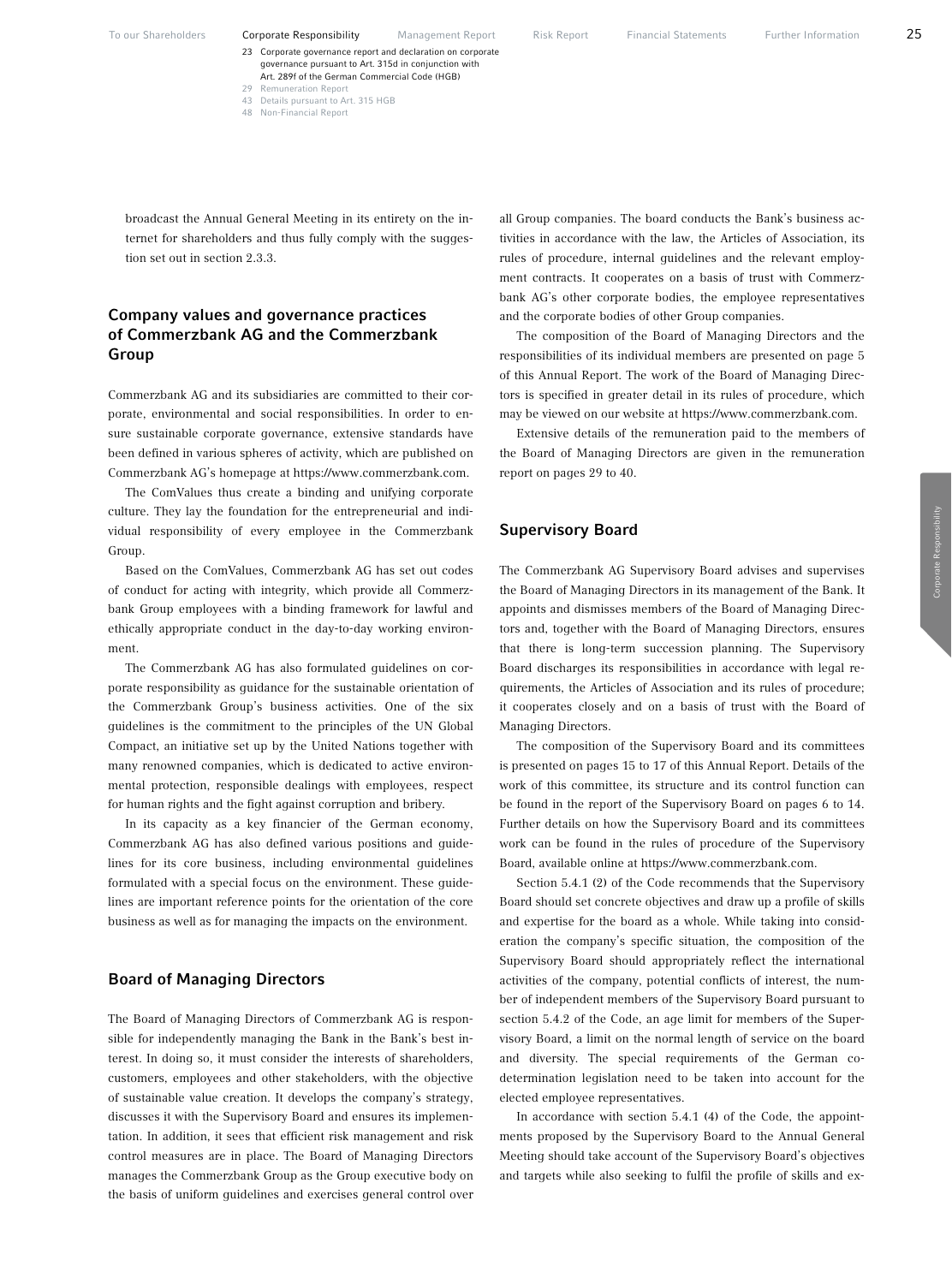pertise for the board as a whole. Progress in implementing the targets should be published in the corporate governance report.

The Supervisory Board of Commerzbank AG has approved the following concrete objectives:

The composition of the Supervisory Board should be such that, overall, its members have the necessary skills, expertise, experience and knowledge to be able to perform its duties properly. In particular, the Supervisory Board should have all the expertise and experience deemed essential for the activities of the Commerzbank Group. The members of the Supervisory Board must be able to challenge and monitor the decisions made by the Board of Managing Directors. The target is that the Supervisory Board should always have at least eight members elected by the Annual General Meeting who are independent as defined in section 5.4.2 of the Code, and not more than two former members of the Board of Managing Directors of Commerzbank AG. The normal length of service of individual members of the Supervisory Board should not exceed a period of 15 years, whereby the provisions of the German Codetermination Act must be observed and given priority for the employee representatives. The members of the Supervisory Board should also be able to devote sufficient time to the performance of their duties. Members should be reliable, and consideration should be given to their commitment, personality, professionalism, integrity and independence. The Supervisory Board has resolved a detailed profile of skills and expertise for the board as a body, which may be consulted on Commerzbank's website at https://www.commerzbank.com. The Supervisory Board takes account of the targets and requirements set out there in its election proposals to the Annual General Meeting and the regular assessment of the Supervisory Board as a whole and its individual members. None of the members of the Supervisory Board elected at the Annual General Meeting exceed the normal length of service. All other targets set by the Supervisory Board for its composition and skills profile were also implemented as at 31 December 2018.

In accordance with section 5.4.1 (4) of the Code, the corporate governance report should also provide information on what, in the view of the Supervisory Board, is the appropriate number of independent shareholder members and the names of these members. Under section 5.4.2 of the Code, a Supervisory Board member is not considered independent if he or she has a personal or business relationship with the company, its corporate bodies, a controlling shareholder or a company affiliated with a controlling shareholder that could lead to a significant, non-transient conflict of interest. The employee representatives are not taken into account in this assessment of independence.

Applying the above-mentioned criteria, all ten shareholder representatives can be classified as "independent", namely Dr. Stefan Schmittmann, Sabine U. Dietrich, Dr. Tobias Guldimann, Dr. Rainer Hillebrand, Dr. Markus Kerber, Anja Mikus, Dr. Victoria Ossadnik, Robin Stalker, Nicholas Teller and Dr. Gertrude Tumpel-Gugerell.

As 100% of the Supervisory Board members on the shareholder side are therefore independent, the Supervisory Board's own assessment that the Board contains a suitable number of independent members is well-founded.

In accordance with section 5.6 of the German Corporate Governance Code, the Supervisory Board reviewed the efficiency of its work in the 2018 financial year as part of the assessment required under Art. 25d (11) nos. 3 and 4 of the German Banking Act. The results of the efficiency audit were presented to the plenary session for discussion. The members of the Supervisory Board believe that the board works in an efficient manner and to a high standard overall. Suggestions from members of the Supervisory Board have been and continue to be taken into account for future activities.

Under section 5.5.2 of the German Corporate Governance Code and Art. 3 (6) of the rules of procedure of the Supervisory Board, each member of the Supervisory Board must disclose any conflicts of interest. No member of the Supervisory Board declared such a conflict of interest during the year under review.

Details of the remuneration paid to the members of the Commerzbank AG Supervisory Board are given on pages 40 to 42 of the remuneration report.

#### **Diversity**

At Commerzbank AG and in the Group companies, consideration is given to diversity in the composition of the Board of Managing Directors, appointments to management and recommendations for the election of Supervisory Board members (sections 4.1.5, 5.1.2 and 5.4.1 of the Code). The aim is to reduce the risk of prejudice and "groupthink". In addition, diversity within the Board of Managing Directors and Supervisory Board contributes to a broader range of experience and a greater spectrum of knowledge, capabilities and expertise.

#### Diversity policy and targets for the Supervisory Board

The Supervisory Board of Commerzbank AG consists of 20 members. As already mentioned in the description of the targets for the composition of the Supervisory Board, the Supervisory Board is supposed to always have at least eight members elected by the Annual General Meeting who are independent (shareholder representatives) as defined in section 5.4.2 of the Code and not more than two former members of the Board of Managing Directors of Commerzbank AG. The normal length of service of individual members of the Supervisory Board should not exceed a period of 15 years, whereby the provisions of the German Codetermination Act must be observed and given priority for the employee representatives.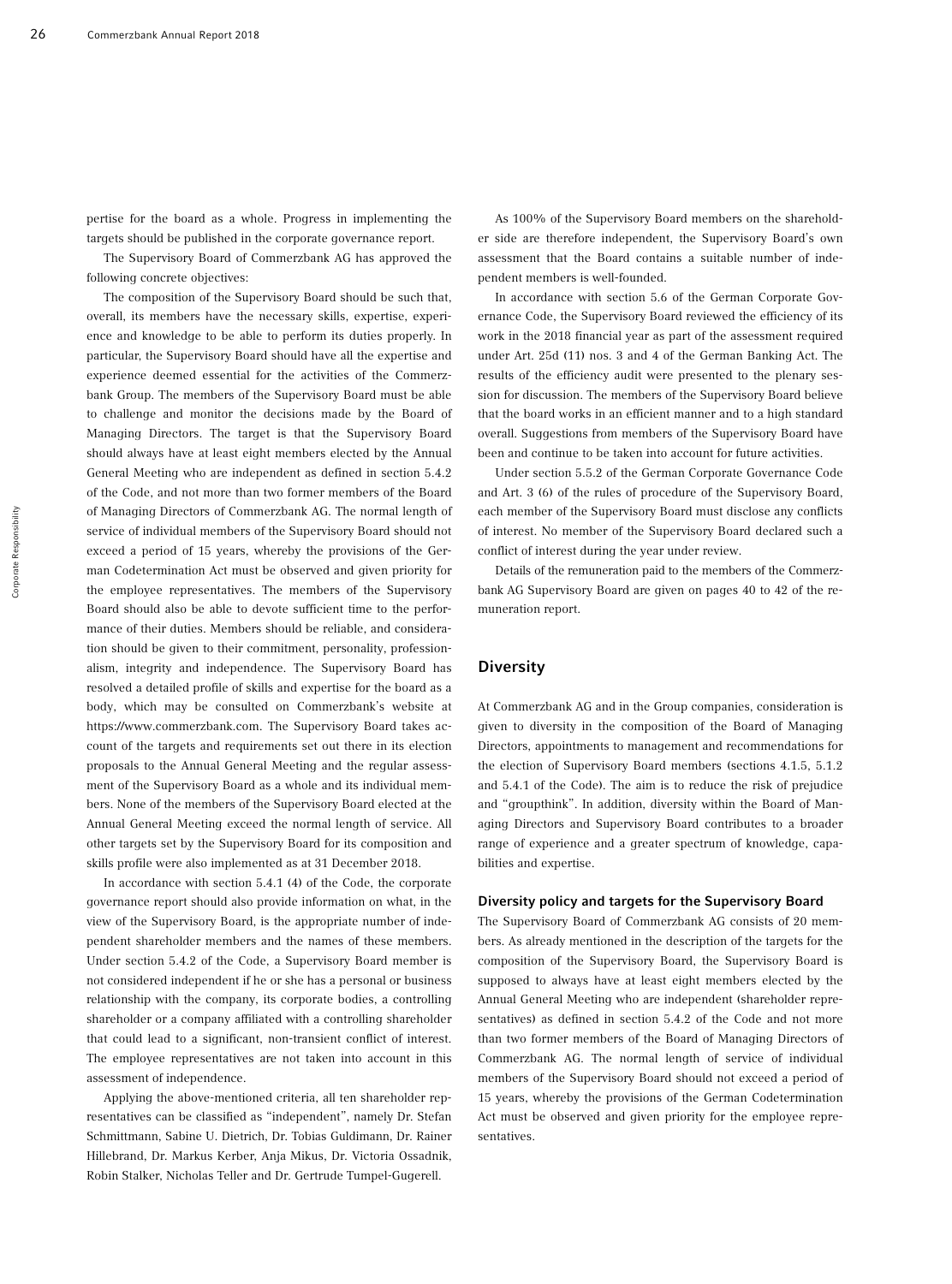23 Corporate governance report and declaration on corporate governance pursuant to Art. 315d in conjunction with Art. 289f of the German Commercial Code (HGB)

- 43 Details pursuant to Art. 315 HGB
- 48 Non-Financial Report

The Supervisory Board has also set a regular age limit of 72 and aims to have a broad range of ages represented on the board. The Supervisory Board also wants its members to have a suitable range of educational and professional backgrounds and for the board to have at least one international member. The Supervisory Board also considers appropriate female representation when proposing candidates to the Annual General Meeting for election. The Supervisory Board is committed to fulfilling the statutory minimum requirement of at least 30% female representation. It must be borne in mind that the only way the Supervisory Board is able to influence its composition is by the candidates it proposes to the Annual General Meeting for election. The employee representatives on the Supervisory Board also strive to attain a percentage of female representation among employee representatives of at least 30%.

As at 31 December 2018, the Supervisory Board of Commerzbank AG included three international members and eight women, of whom four were shareholder representatives. The percentage of women on the Supervisory Board is therefore 40% at present.

The situation in the Group companies is similar. Where required to by law, they have also set their own targets for the proportion of women on their supervisory boards.

## Diversity policy and targets for the Board of Managing **Directors**

The Nomination Committee of Commerzbank AG's Supervisory Board assists the Supervisory Board in selecting applicants for positions on the Board of Managing Directors. It takes account of the balance and range of knowledge, skills and experience of all the board members, draws up a job description with an applicant profile and indicates the time requirements associated with the appointment. In making appointments to the Board of Managing Directors, the Supervisory Board aims to increase diversity, particularly with regard to age, geographic origin, education and professional background and to give appropriate consideration to women. As a rule, the members of the Board of Managing Directors should not be over 65 years of age.

In terms of the proportion of women on Commerzbank AG's Board of Managing Directors, for which the company is required by law to stipulate a target, the Supervisory Board has set a target of at least one female member by 31 December 2021.

This target has already been met. Dr. Bettina Orlopp, responsible for Compliance, Human Resources and Legal, has been a member of the Board of Managing Directors of Commerzbank AG since 1 November 2017. The proportion of women on Commerzbank AG's Board of Managing Directors is thus 14.3%.

The situation in the Group companies is similar. Where required to by law, they have also set their own targets for the proportion of women on their management boards.

#### Targets for the first and second levels of management

Art. 76 (4) of the German Stock Corporation Act requires the Board of Managing Directors of Commerzbank AG to set targets for female representation at the two levels of management below the Board of Managing Directors and a deadline for achieving these targets. In accordance with Art. 25 (1) of the Introductory Act of the German Stock Corporation Act, the targets and deadlines had to be set for the first time and documented by 30 September 2015. The deadlines specified had to be no later than 30 June 2017. A maximum period of five years applies to all subsequent deadlines under Art. 76 (4) of the German Stock Corporation Act.

The full Board of Managing Directors last set new targets for female representation in the first and second management levels of Commerzbank AG (in Germany) in May 2017. The target is 17.5% for the first management level and 20% for the second level. The deadline set for achieving the targets is 31 December 2021. Commerzbank AG has thus given itself ambitious targets. It is an important objective for the Bank and the Group as a whole to further increase the number of women in management positions.

As at 31 December 2018, the first management level below the Board of Managing Directors in Commerzbank AG consisted of 35 people, of whom 30 were male and 5 female. The percentage of women in the first level of management below the Board of Managing Directors was therefore 14.3%.

The second management level below the Board of Managing Directors consisted of 360 people, 298 of whom were male and 62 female. The percentage of women in the second level of management below the Board of Managing Directors was thus 17.2%.

The Board of Managing Directors chose not to set targets for the first and second levels of management at Group level. Instead, the individual Group companies have set their own targets within the statutory framework.

In the Group, the first management level below the Board of Managing Directors consisted of 41 people, of whom 36 were male and 5 female. The percentage of women at the first level of management below the Board of Managing Directors as at the reporting date was therefore 12.2%.

The second management level below the Board of Managing Directors consisted of 431 people, 363 of whom were male and 68 female. This means that the percentage of women in the second level of management below the Board of Managing Directors was 15.8%.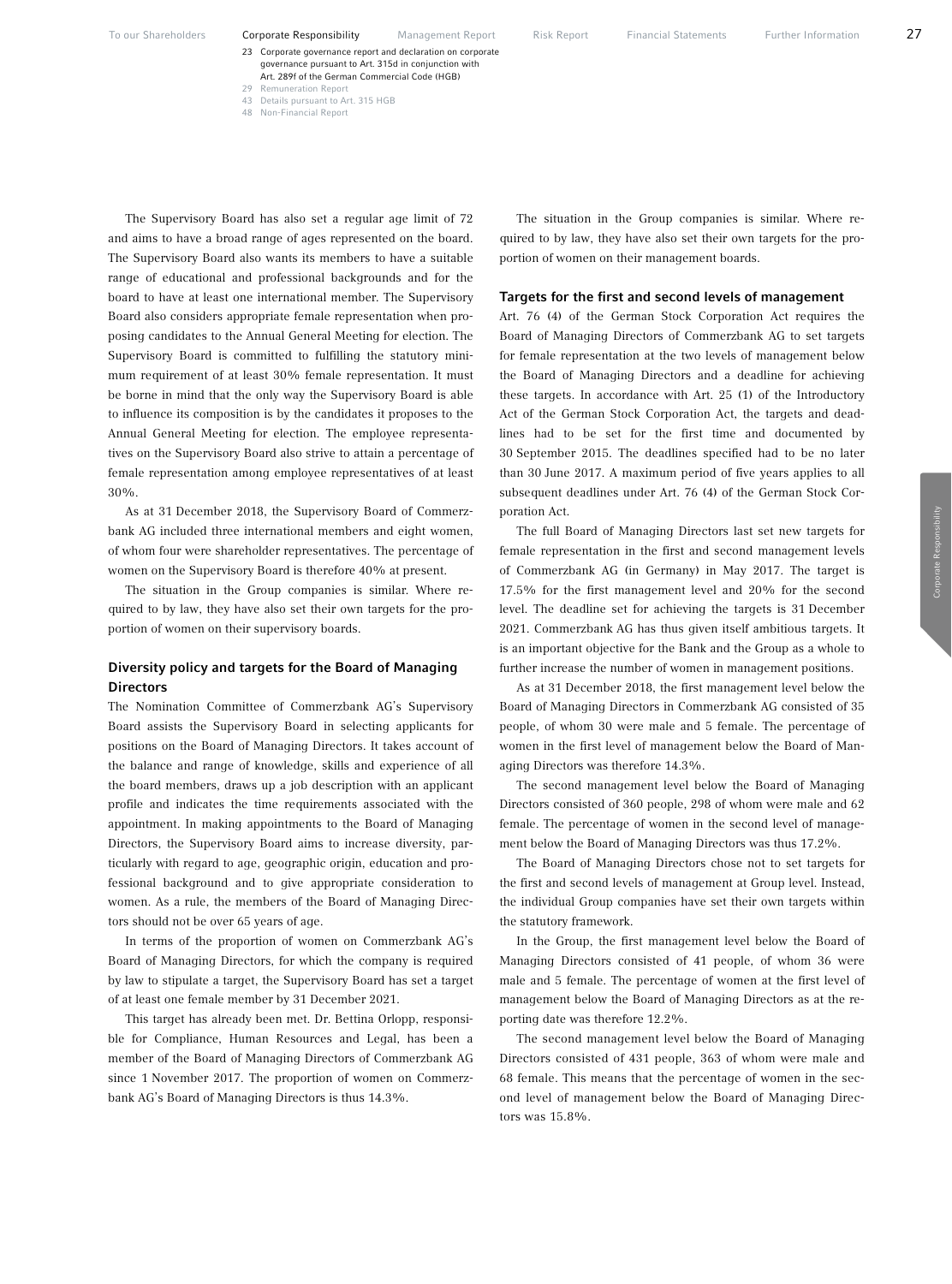## Accounting

Accounting in the Commerzbank Group and Commerzbank AG gives a true and fair view of the assets, liabilities, financial position and financial performance in compliance with the respective accounting standards. The Group financial statements and Group Management Report are prepared in accordance with International Financial Reporting Standards (IFRS) and the additional requirements of the German Commercial Code; the parent company financial statements and management report of Commerzbank AG are prepared in accordance with the provisions of the German Commercial Code. The Group financial statements and parent company financial statements are prepared by the Board of Managing Directors and approved by the Supervisory Board. The audit is performed by the auditor elected by the Annual General Meeting.

The Group Management Report also includes a detailed risk report, providing information on the Bank's responsible handling of the various types of risk. This appears on pages 107 to 142 of this Annual Report.

Shareholders and third parties receive additional information on the course of business during the financial year in the form of the semi-annual report and two quarterly reports. These interim financial statements are also prepared in accordance with International Financial Reporting Standards (IFRS).

## Shareholder relations, transparency and communication

The Annual General Meeting of shareholders takes place once a year. It decides on the appropriation of distributable profit (if any) and approves the actions of the Board of Managing Directors and the Supervisory Board, the appointment of the auditors and any amendments to the Articles of Association.

If necessary, it authorises the Board of Managing Directors to undertake capital-raising measures and approves the conclusion of profit and loss transfer agreements. Each share entitles the holder to one vote.

In 2015, the Board of Managing Directors and the Supervisory Board, as is permitted under Art. 120 (4) of the German Stock Corporation Act, gave the Annual General Meeting the opportunity to vote on the approval of the remuneration system for members of the Board of Managing Directors. The 2015 Annual General Meeting approved the principles of the variable remuneration system and the fixed basic annual salary for members of the Board of Managing Directors. The 2015 Annual General Meeting also voted on the ratio of variable to fixed annual remuneration for members of the Board of Managing Directors pursuant to Art. 25a (5) sentence 5 of the German Banking Act and approved an increase in the cap on variable annual remuneration for members of the Board of Managing Directors of Commerzbank AG to 140% of the respective fixed annual remuneration set from 2015 onwards. The revised remuneration system of the Board of Managing Directors effective from 1 January 2019 is described in more detail in the remuneration report on pages 39 and 40 and will be presented and explained to the Annual General Meeting 2019.

The Bank's shareholders may submit recommendations or other statements by letter or e-mail or may present them in person. The Bank's head office quality management unit is responsible for dealing with written communication. At the Annual General Meeting, the Board of Managing Directors or the Supervisory Board comment or reply directly. Shareholders may codetermine the course of the Annual General Meeting by submitting countermotions or supplementary motions to the agenda. Shareholders may also request an Extraordinary General Meeting be convened. The reports and documents required by law for the Annual General Meeting, including the Annual Report, as well as the agenda for the Annual General Meeting and any countermotions or supplementary motions may be downloaded from the internet.

Commerzbank AG informs the public – and consequently shareholders as well – about the Bank's financial position and financial performance four times a year. Corporate news that may affect the share price is also published in the form of ad hoc releases. This ensures that all shareholders are treated equally. The Board of Managing Directors reports on the annual financial statements and the quarterly results in press conferences and analysts' meetings. Commerzbank uses the options offered by the internet for reporting purposes, providing a wealth of information about the Commerzbank Group at https://www.commerzbank.com. Materials including the Commerzbank Articles of Association and the rules of procedure of the Board of Managing Directors and the Supervisory Board are available online, for instance. The financial calendar for the current and the upcoming year is also published in the Annual Report and on the internet. It shows the dates of all the significant financial communications, notably the annual press conference and analyst conferences and the date of the Annual General Meeting.

We feel an obligation to communicate openly and transparently with our shareholders and all other stakeholders. We intend to continue meeting this obligation in the future.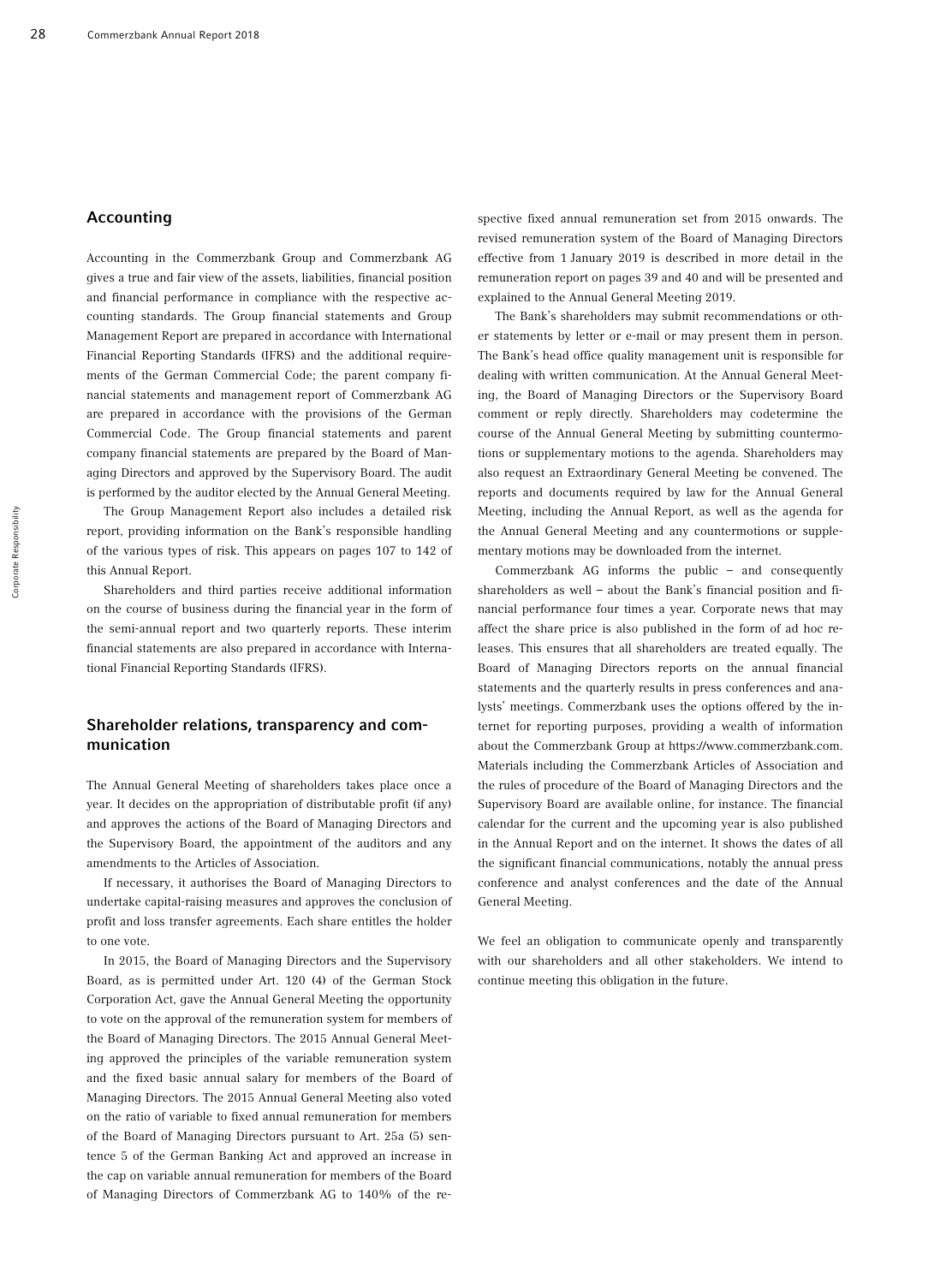29 Remuneration Report 43 Details pursuant to Art. 315 HGB

governance pursuant to Art. 315d in conjunction with Art. 289f of the German Commercial Code (HGB)

48 Non-Financial Report Remuneration report

# The following remuneration report is also part of the Group Man-

agement Report.

This report follows the recommendations of the German Corporate Governance Code and complies with the requirements of the International Financial Reporting Standards (IFRS).

# Board of Managing Directors

## Remuneration system for the Board of Managing **Directors**

The Supervisory Board ratified the remuneration system for the members of the Board of Managing Directors in December 2014; it has been in force since 1 January 2015. It had become necessary to introduce a new system to bring the remuneration of the Board of Managing Directors into line with new and/or amended rules under the Capital Requirements Directive IV, the German Banking Act and the Remuneration Ordinance for Institutions. The system also needed to be simplified, so as to improve its transparency and its clarity in respect of success measurement. However, the components of the old system that had not been paid out in full by 1 January 2015 continue to be governed exclusively by the rules of that system, which is described in the remuneration report for 2014. This now only concerns the share component from the longterm remuneration components (LTI components) for the 2014 financial year, which will be paid out in April 2019. On 7 November 2018, the Supervisory Board made the decision to amend the remuneration system to bring it into line with the revised version of the Remuneration Ordinance for Institutions of 4 August 2017. It also decided to convert some of the variable remuneration components into fixed remuneration components. The changes entered into force on 1 January 2019 and have been contractually agreed with all members of the Board of Managing Directors. An overview of the main changes can be found at the end of this section. The following describes the remuneration system as applied in the 2018 financial year.

#### Core elements of the remuneration system

The core elements of the remuneration system are a fixed basic annual salary plus variable remuneration with a uniform target amount. The appropriateness of the fixed basic annual salary and the variable remuneration is checked regularly at two-year intervals. The 2015 Annual General Meeting approved the remuneration system and an upper limit for variable remuneration of 140% of fixed remuneration.

#### Fixed remuneration components

The fixed remuneration components include the basic annual salary and non-monetary elements. The basic annual salary is  $€750$ thousand for ordinary members of the Board of Managing Directors. The Chairman of the Board of Managing Directors receives 1.75 times this amount, i.e.  $\text{\textsterling}1,312,500$ . This is payable in 12 equal monthly instalments. The non-monetary elements mainly consist of the use of a company car with driver, security measures and insurance contributions (accident insurance), and the applicable tax thereon. Board members are also entitled to company pension arrangements, which are set down in pension agreements and described in a separate section below.

## Performance-related remuneration components (variable remuneration)

The remuneration system provides for a variable remuneration component linked to the achievement of targets set by the Supervisory Board at the start of each financial year. The variable remuneration is calculated based on the (i) economic value added (EVA) target achievement by the Commerzbank Group, (ii) target achievement by the department (segment and/or shared functions) for which the member of the Board of Managing Directors in question is responsible, and (iii) achievement of individual performance targets. Target achievement for the Group and the department and individual performance can each be between 0% and 200%; however, the overall level of target achievement from these three components is limited to 150%. Multiplying the overall level of target achievement by the target amount for variable remuneration purposes gives the total amount of variable remuneration based on target achievement. Thus, the total amount of variable remuneration based on target achievement is capped at a maximum of 150% of the Board member's target variable remuneration.

Target amount The target amount of variable remuneration is €1,000,000 for the ordinary members of the Board of Managing Directors and €1,628,640 for the Chairman, based on target achievement of 100%. The Supervisory Board may reduce the target amount if this is necessary to comply with the maximum ratio of fixed to variable remuneration. This can happen if non-monetary remuneration or the service cost for the company pension arrangements for members of the Board of Managing Directors are reduced, as these are both included in the fixed remuneration.

Target setting Before the beginning of each financial year, the Supervisory Board sets targets for the members of the Board of Managing Directors: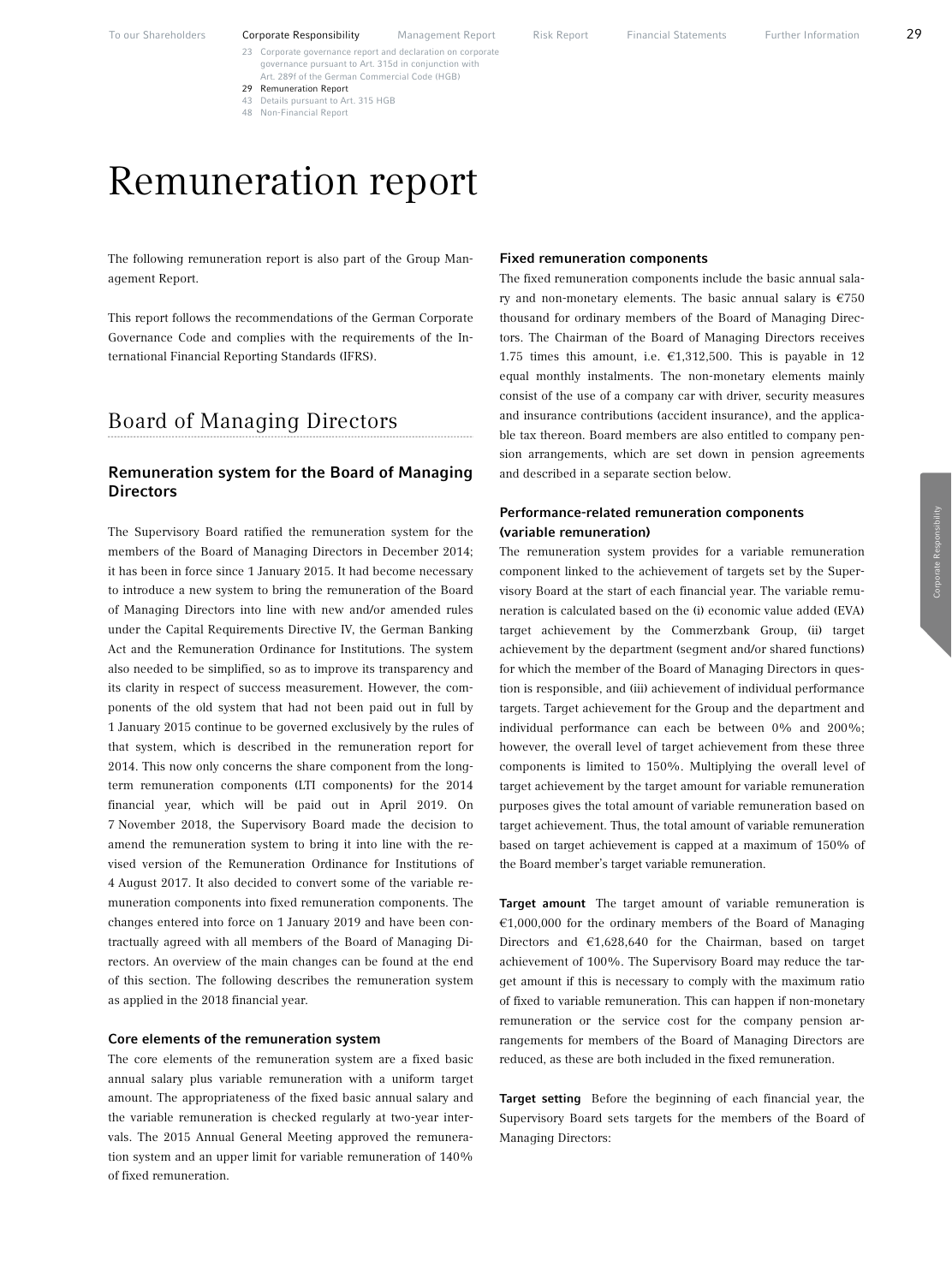• Company targets The Supervisory Board sets targets based on economic value added (EVA) or another ratio that it may choose for the Group and for the departments for which the member of the Board of Managing Directors in question is responsible and determines the respective target attainment percentages on this basis.

In 2018, the Supervisory Board formulated the Group target for all of the members of the Board of Managing Directors as a performance curve on the basis of EVA values. The Supervisory Board likewise set corresponding performance curves for the Private and Small-Business Customers and Corporate Clients segments. The performance curves are based on the expected return of the Group or segments and not on one-year targets or sales targets. In addition to the quantitative targets, the Supervisory Board also set qualitative targets specific to the departments for which the respective members of the Board of Managing Directors are responsible. The qualitative targets pertain in particular to aspects of implementing the Commerzbank 4.0 strategy, such as promoting cultural willingness to change and implementation of the new advisory models in the customer segments of the Bank. Furthermore, the Supervisory Board set targets for attaining the intended earnings growth and cost reductions, such as increasing new business volumes in the Private and Small-Business Customers segment and increasing market share in the Corporate Client business, and targets for digitalisation and automation. The Supervisory Board also set specific compliance and risk targets.

• Individual targets The Supervisory Board also sets individual performance targets for the members of the Board of Managing Directors.

For 2018, for example, these included achieving the digital change targets, promoting the Group's ability to innovate and achieving maximum performance from the Bank's digital campus. Other targets included promoting, developing and motivating managers and employees, sustainable implementation of appropriate compliance and ensuring a high standard of risk management. Lastly, the Supervisory Board defined employee and customer satisfaction and perception of the Bank as a digital enterprise as individual targets.

Target achievement Following the end of each financial year, the Supervisory Board decides to what extent the targets were achieved. The measurement of target achievement for company targets is based 70% on the Group's business success and 30% on the results and target achievement of the departments for which the Board member in question is responsible. Target achievements is measured over a three-year period, with achievement of the company targets for the financial year in question being given a weighting of 3/6, the previous year 2/6 and the year before that 1/6. A transitional arrangement applies to the first two years for newly appointed members of the Board of Managing Directors. The results of the three-year achievement of the company targets are then multiplied by a factor of between 0.7 and 1.3, which is dependent on the achievement of the Board member's individual targets. 0.7 corresponds to individual target achievement of 0% (minimum), 1.0 to individual target achievement of 100% and 1.3 to individual target achievement of 200% (maximum). For intermediate figures, the Supervisory Board defines the factor in increments when setting the targets. Individual target achievement in 2018 lay in a range between 100% and 130%, resulting in corresponding factors of between 1.0 and 1.2.

Variable remuneration will only be applied if the Group achieves a profit before taxes and before adjusting for noncontrolling interests according to IFRS.

The Supervisory Board may resolve to reduce or cancel the variable remuneration if necessary, for example to take account of the Bank's risk-bearing capacity or ability to ensure that it can maintain or rebuild sufficient capital or liquidity resources over the long term or to safeguard its ability to meet the capital buffer requirements of the German Banking Act. If predefined levels are not met, the Supervisory Board must cancel the variable remuneration. The Supervisory Board must also cancel the variable remuneration of a member of the Board of Managing Directors if said member has committed a serious breach of duty during the financial year in question prior to the determination of target achievement.

For 2018, the Supervisory Board reduced the respective arithmetic level of overall target achievement, and hence the variable remuneration, of the members of the Board of Managing Directors, applying an adjustment clause under the rules of the remuneration system applicable to the Board of Managing Directors. Instead of the respective arithmetic level of overall target achievement, the Supervisory Board decided, in line with the request of the members of the Board of Managing Directors, to adjust the figure to the respective allocation ratios for variable employee remuneration in the different departments. The result was a reduction in the arithmetic level of overall target achievement to figures between 24% and 30%.

Short-Term Incentive (STI) 40% of the variable remuneration takes the form of a Short-Term Incentive. Entitlement to the STI arises upon determination by the Supervisory Board of the total amount of variable remuneration based on target achievement and notification to the member of the Board of Managing Directors in question. Half of this remuneration component is payable in cash; the other half is payable after a 12-month waiting period, also in cash but based on share price performance. The share-based half is linked to the performance of the Commerzbank share since the end of the financial year in respect of which the STI was awarded.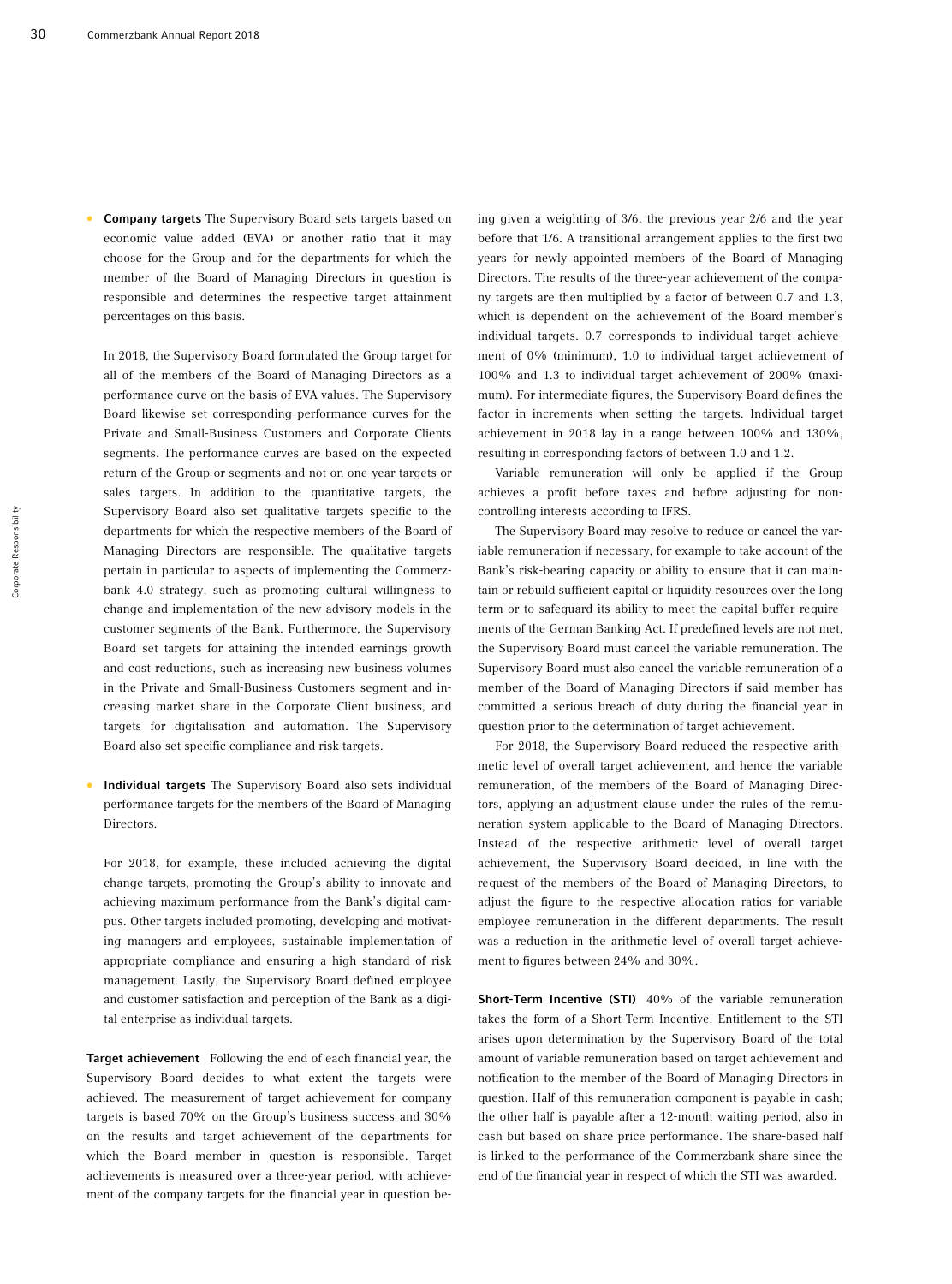- 23 Corporate governance report and declaration on corporate governance pursuant to Art. 315d in conjunction with Art. 289f of the German Commercial Code (HGB)
- 29 Remuneration Report
	- 43 Details pursuant to Art. 315 HGB
	- 48 Non-Financial Report

Long-Term Incentive (LTI) The remaining 60% of the variable remuneration takes the form of a Long-Term Incentive. Entitlement to the LTI arises only after a five-year retention period and is subject to a retrospective performance evaluation. The retrospective performance evaluation can result in the LTI being reduced or cancelled completely. This mainly applies when facts subsequently emerge which reveal that the original calculation of target achievement was incorrect or the Bank's capital adequacy has significantly deteriorated due to circumstances related to that financial year. This would also apply if there had been a significant failure in risk management in that financial year at Group level or in a department for which the Board member is responsible, or if the Bank's financial position at the time of the retrospective performance evaluation or at the end of the ensuing waiting period precluded payment. Half of the LTI element resulting from the retrospective performance evaluation is payable in cash and half after a further 12-month waiting period, also in cash but share-based. As with the share-based part of the STI, the share-based half of LTI is linked to the performance of the Commerzbank share since the end of the financial year in respect of which the LTI was awarded. The sharebased half of the LTI therefore reflects the performance of the Commerzbank share during the five-year retention period and the subsequent waiting period.

## Remuneration for serving on the boards of consolidated companies

The remuneration accruing to an individual member of the Board of Managing Directors from serving on the boards of consolidated companies counts towards the total remuneration paid to the Board member in question.

#### Pension provision

Rules for members of the Board of Managing Directors in office in 2011 The company pension scheme adopted in 2011 by the Supervisory Board for members of the Board of Managing Directors contains a defined contribution benefit for members of the Board of Managing Directors in office at the time.

Each member of the Board of Managing Directors receives a pension module credited to their pension account every year until the end of their term in office. The pension module for a calendar year is calculated by converting the relevant annual contribution into an entitlement to a retirement, disability and surviving dependants' pension. The pension account represents the pension entitlement the Board member has accrued for an annual retirement pension. Since 2015, increases in the fixed annual salary only increase the pension module if so resolved by the Supervisory Board.

Company pension entitlements acquired under the old company pension scheme for members of the Board of Managing Directors before the transition to the new system have been transferred

to this new system as an initial module. The initial module is adjusted in accordance with the pension agreement, as the old system provided for a benefit based on final salary.

Members of the Board of Managing Directors receive a retirement benefit in the form of a life-long pension, subject to the following conditions, provided their employment has ended:

- an old-age pension if the Board member has reached age 65;
- an early retirement pension if (i) the Board member has reached age 62 but not age 65, or (ii) the Board member has served at least 10 years on the Board of Managing Directors and has reached age 58, or (iii) the Board member has served at least 15 years on the Board of Managing Directors, or
- a disability pension if the Board member is permanently unable to work.

If a member of the Board of Managing Directors leaves the Bank before the pension benefits become due, any entitlement to vested benefits that the Board member has already accrued is retained.

The monthly amount of the retirement pension is calculated as a twelfth of the amount in the pension account when the pension benefits start.

When calculating the early retirement pension, the pension will be reduced to reflect the fact that the payments start earlier.

If pension is paid due to disability before the age of 55, a supplement is added to the monthly disability pension.

If retiring upon reaching the age of 62, members of the Board of Managing Directors can elect to receive one lump-sum payment or nine annual instalments instead of an ongoing pension. In this case, the amount paid out is calculated using a capitalisation rate based on the age of the Board member.

Members of the Board of Managing Directors who leave the Board at age 62 or older or are permanently unable to work will continue to receive their pro-rata basic salary for six months as a form of transitional pay instead of the pension. The transitional pay can be reduced, especially in the event of misconduct. If a member of the Board of Managing Directors draws an early retirement pension and has not yet reached age 62, income earned from other activities will be deducted from the pension entitlement at a rate of 50% until age 62 is reached.

The surviving dependants' pension for a surviving spouse or partner is 66 2/3% of the pension entitlements of the member of the Board of Managing Directors. If no surviving dependant's pension is paid to a surviving spouse or partner, minors or children still in full-time education are entitled to an orphan's pension of 25% each of the Board member's pension entitlement, the total of the orphan's pensions being limited, however, to a maximum of the pension that would otherwise have been paid to a surviving spouse or partner.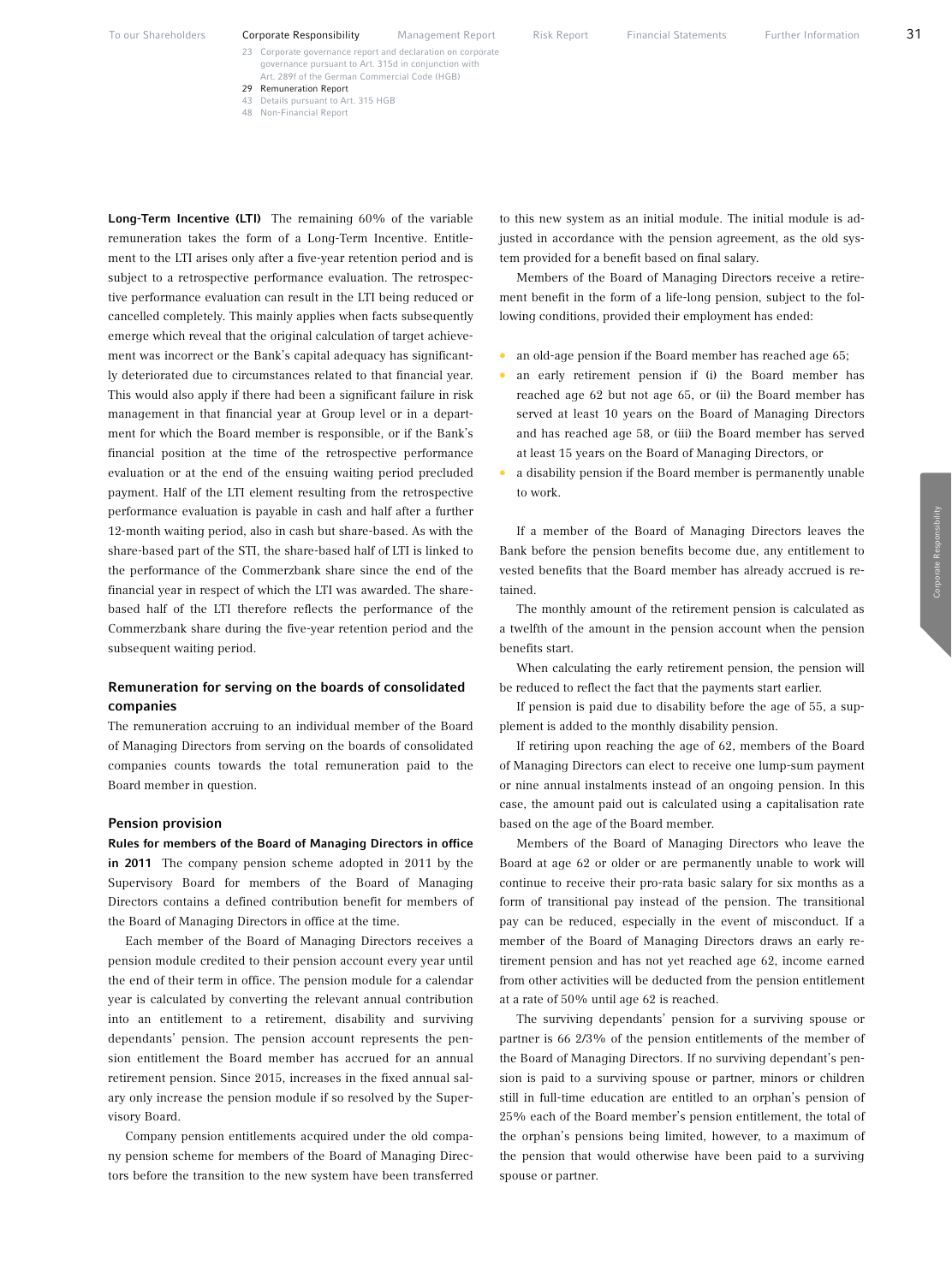Rules for Board members who were appointed after the new provisions came into effect Pension provision for members of the Board of Managing Directors appointed after the new provisions came into effect was defined according to the Commerzbank capital plan for company pension benefits. Members of the Board of Managing Directors receive a retirement benefit in the form of a capital payment, subject to the following conditions, provided their employment has ended:

- they have reached age 65 (retirement capital) or
- they have reached age 62 but not yet age 65 (early retirement capital) or
- they are permanently unable to work before they reach age 62.

If a member of the Board of Managing Directors leaves the Bank before the pension benefits become due, any entitlement to vested benefits that the Board member has already accrued is retained.

For each calendar year during the employment relationship until pension benefits start to be paid out, each member of the Board of Managing Directors joining after the new rules came into effect is credited an annual module equating to 40% of the fixed basic annual salary (annual contribution), multiplied by an agedependent conversion factor. Under this system, too, increases in the fixed annual salary since 2015 only increase the annual module if so resolved by the Supervisory Board. The annual modules are managed in a pension account until the member of the Board of Managing Directors in question no longer serves on the Board. Upon reaching age 61, a premium of 2.5% of the amount in the Board member's pension account at the end of the previous year is additionally credited to the member's pension account until the pension benefits start to be paid out.

The annual contribution is invested in investment funds and placed in a virtual custody account.

The retirement capital (or early retirement capital) corresponds to the amount in the virtual custody account or the amount in the pension account, whichever is higher when the pension benefits become payable. Under these rules, the amount in the pension account represents the minimum capital sum payable, insofar as the amount in the virtual custody account is lower. As an alternative to a lump-sum payment, the member of the Board member in question may elect to receive a life-long pension.

For the first two months after pension benefits become due, the Board member in question will receive transitional pay of onetwelfth of their fixed basic annual salary per month. The transitional pay may be reduced, especially in the event of misconduct.

If a member of the Board of Managing Directors dies before the pension benefits become due, his/her dependants are entitled to receive dependants' capital, which is the amount in the virtual custody account on the value date or the amount in the pension account plus any applicable supplement, whichever is higher. A supplement is payable if, at the time pension benefits become due because of inability to work or death, the Board member had served at least five consecutive years on the Bank's Board of Managing Directors and had not yet reached age 55. If a Board member selected the option of drawing a retirement pension, in the event of that Board member's death, as a prospective pension recipient, the surviving spouse or partner will receive a surviving dependant's pension calculated on the basis of the retirement capital applying actuarial rules. If the Board member in question was already drawing a pension, a surviving spouse or partner will receive a surviving dependant's pension of 60% of the amount of the pension last paid to the deceased Board member.

The table below shows the annual pension entitlements at a pensionable age of 62 for active members of the Board of Managing Directors as at 31 December 2018 the corresponding actuarial net present values on 31 December 2018, the service costs for 2018 contained in the net present value and the comparable amounts for the previous year: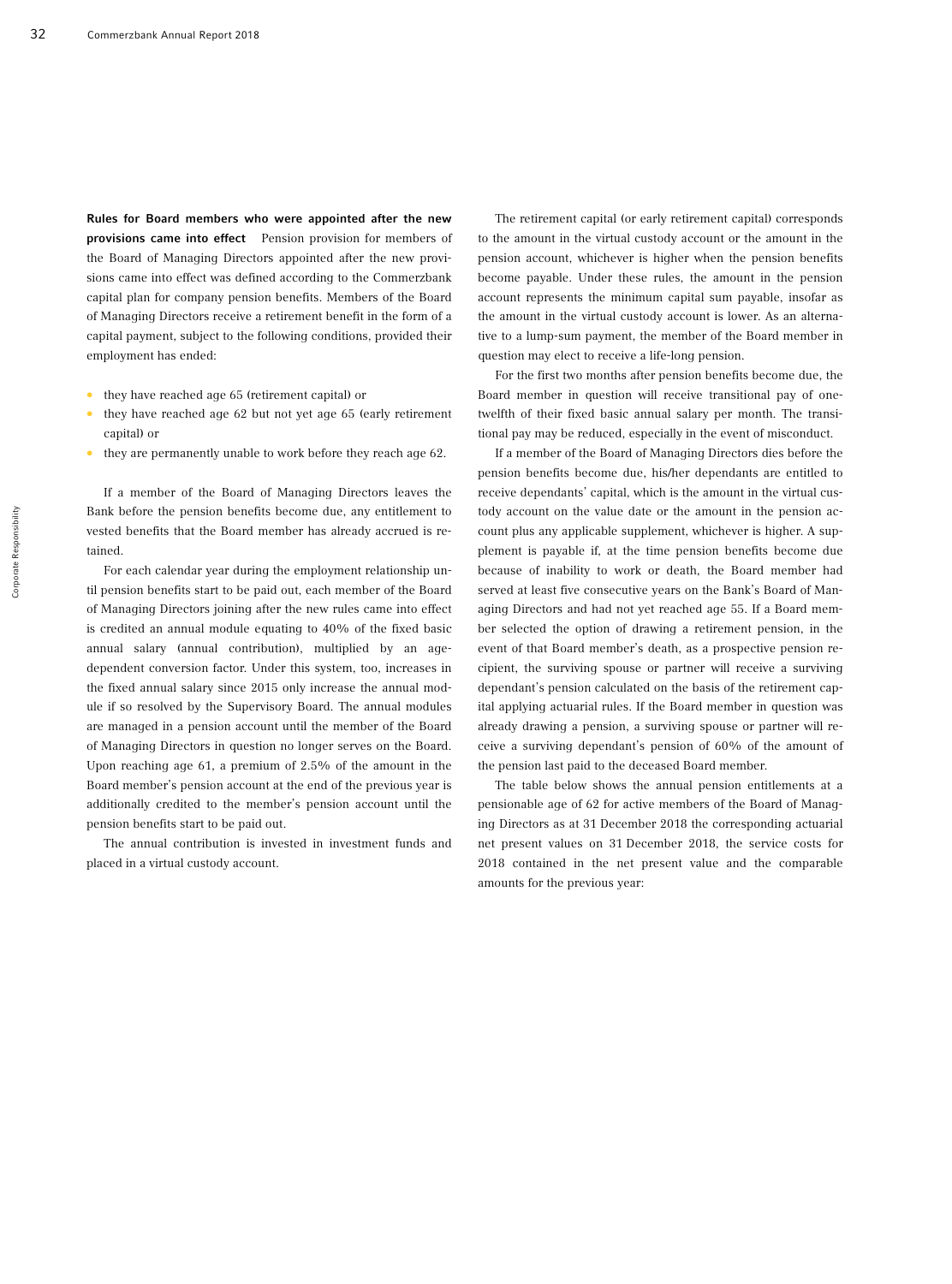- 23 Corporate governance report and declaration on corporate governance pursuant to Art. 315d in conjunction with Art. 289f of the German Commercial Code (HGB)
- 29 Remuneration Report

€1,000 Pension entitlements

- 43 Details pursuant to Art. 315 HGB
- 48 Non-Financial Report

|                | 2017 | $43^{\circ}$     | 682   | 342 |
|----------------|------|------------------|-------|-----|
| Stephan Engels | 2018 | 119 <sup>1</sup> | 2,296 | 317 |
|                | 2017 | 1091             | .945  | 321 |
| Michael Mandel | 2018 | 48 <sup>°</sup>  | 850   | 323 |

projected annual pension at pensionable age of 62 As at 31.12.

Martin Zielke 2018 276 7,090 1,044 2017 237 5,999 1,095 Frank Annuscheit 2018 244 6,140 506 2017 224 5,525 536 Dr. Marcus Chromik 2018 1,027 335

 $2017$  32<sup>1</sup> 519 519 329 Dr. Bettina Orlopp2 2018 231 389 332  $2017$  3<sup>1</sup> 56 56 Michael Reuther 2018 279 7,432 545 2017 258 6,711 569 Total 2018 25,224 3,402 2017 21,437 3,248

<sup>1</sup> Capital payment annualised.

 $<sup>2</sup>$  Dr. Bettina Orlopp has been a member of the Board of Managing Directors since 1 November 2017.</sup>

The assets backing these pension obligations have been transferred under a contractual trust arrangement to Commerzbank Pension-Trust e. V.

As at 31 December 2018, defined benefit obligations for members of the Commerzbank Aktiengesellschaft Board of Managing Directors serving in financial year 2018 totalled €25.2m (previous year: €21.4m).

#### Rules applying to the termination of office

If the term of office of a member of the Board of Managing Directors is effectively terminated, the following applies:

If the term of office of a member of the Board of Managing Directors ends prematurely, the employment contract normally expires six months later (linking clause). In this case, the Board member continues to receive the basic annual salary and variable remuneration – subject to Art. 615 sentence 2 of the German Civil Code (crediting of remuneration otherwise acquired) – beyond the end of employment until the end of the original term of office. From the time the term of office is ended, target achievement is the average target achievement of the other members of the Board of Managing Directors for the year in question. The variable remuneration otherwise remains subject to the rules of the remuneration system, including retrospective performance evaluation.

If, in the case of premature termination of the term of office, the employment contract ends for reasons other than the linking clause described above, the fixed basic annual salary will continue to be paid – pro rata temporis where applicable – until the end of the employment contract.

The variable remuneration communicated for financial years prior to the termination of the employment contract remains unaffected. The variable remuneration for the final year in office is reduced on pro rata temporis where applicable. In this case, too, the variable remuneration remains subject to the rules of the remuneration system, including retrospective performance evaluation.

If the employment contract is not extended upon expiry of the respective term of office, without there being good cause within the meaning of Art. 626 of the German Civil Code, or if the employment contract ends as a result of a linking clause as described above, the Board member will continue to receive his or her basic annual salary for a maximum period of six months beyond the end of the original term of office. This payment ceases as soon as the Board member starts receiving pension payments.

In all these cases, the specified payments for the time after the effective termination of the term of office may not exceed two years' annual remuneration (cap)<sup>1</sup>.

If upon termination of a term of office or non-extension of an appointment the conditions apply for extraordinary termination of the employment contract pursuant to Art. 626 of the German Civil Code, the Board member in question will receive no variable remuneration for the calendar year in which their term of office ends. The same applies where a member of the Board of Managing Directors resigns without good cause attributable to the Bank. In both these cases, the same applies to the fixed basic annual salary from the end of the month in which the term of office ends.

Service costs

 $1$  The cap is twice the basic annual salary including fringe benefits (in particular, the use of a company car with driver, security measures, insurance premiums for accident insurance and the applicable tax thereon) plus the average variable compensation granted for the three financial years previous to termination of the term of office.

Net present values of pension entitlements

As at 31.12.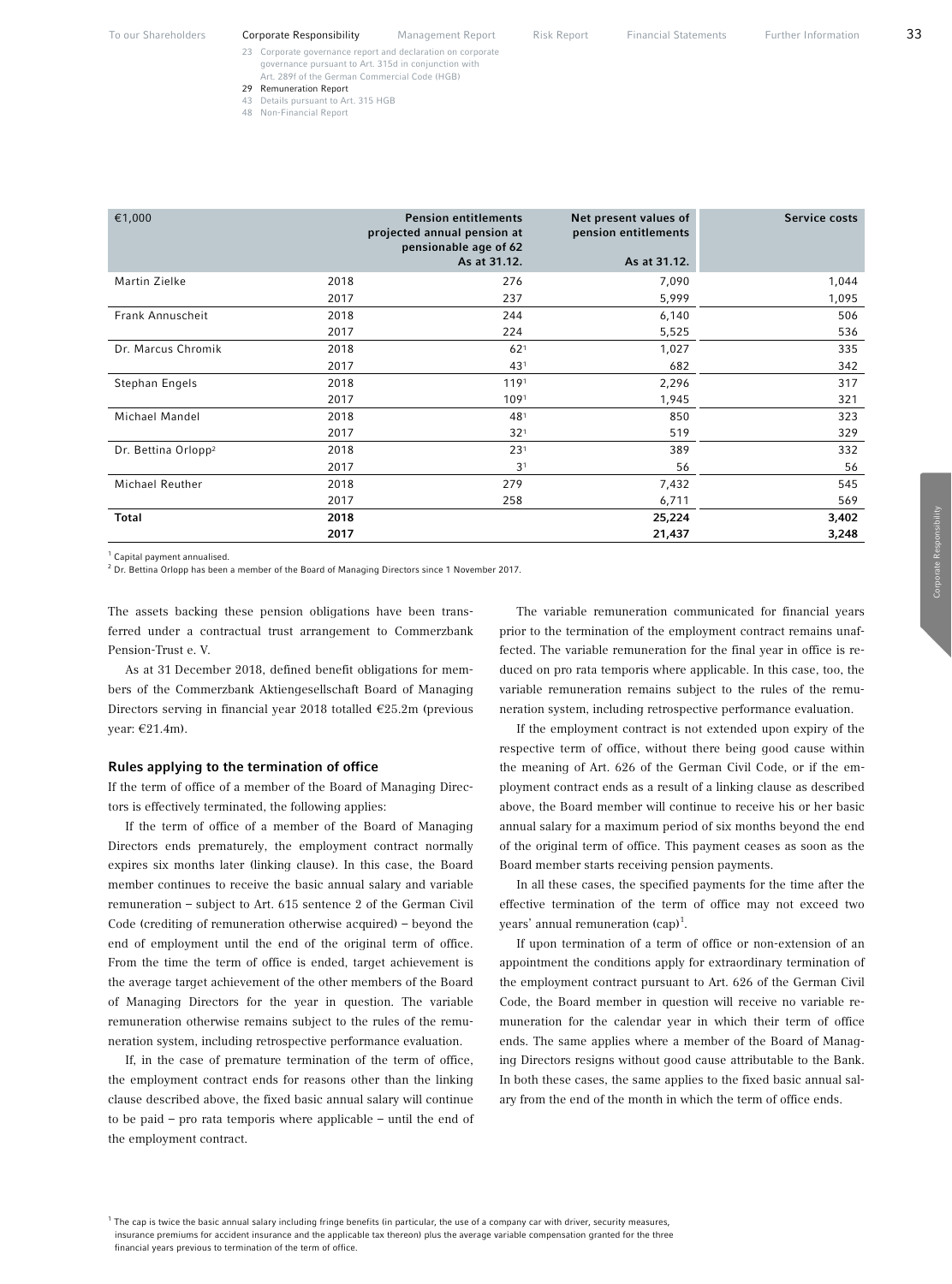If the term of office is terminated because of a serious breach of duty, the variable remuneration for the year in which the term of office ended and variable remuneration not yet paid out in respect of previous years shall not be payable.

## Termination agreement with a member of the Board of Managing Directors

Commerzbank Aktiengesellschaft concluded a termination agreement with Frank Annuscheit on 5 December 2018, under which Mr. Annuscheit's term of office as a member of the Board of Managing Directors ended at the close of 28 February 2019. Mr. Annuscheit is entitled to all contractual claims for the period up to the end of the original term of office on 31 December 2020 (original termination date). In particular, he is entitled to the contractual remuneration claims limited by the cap described above. The cap is not calculated on the basis of the increased fixed basic annual salary as of 1 January 2019, but on the basis of the previous fixed basic annual salary of €750 thousand. Mr. Annuscheit will continue to receive contributions to the company pension scheme under his pension agreement until the original termination date. The contributions will likewise be calculated on the basis of the fixed basic annual salary of €750 thousand. Mr. Annuscheit is entitled to fringe benefits in accordance with the employment contract, insofar as the contract stipulates them as also being applicable to the period following the end of the term of office. The value of the fringe benefits will be deducted from the cap. The cap is €2,888 thousand.

### **Other**

No members of the Board of Managing Directors received payments or promises of payment from third parties in the year under review in respect of their work as a member of the Board of Managing Directors.

## Details of remuneration of the Board of Managing Directors in accordance with the German Corporate Governance Code

Under 4.2.5 the German Corporate Governance Code in the version dated 7 February 2017, the remuneration awarded for the year under review and the allocation (actual payouts) for the year under review are to be reported for each member of the Board of Managing Directors. This is to be broken down into

fixed remuneration, fringe benefits and one-year and multi-year variable remuneration.

As the model tables recommended by the German Corporate Governance Code do not take account of the specificities of the Remuneration Ordinance for Institutions, and hence are less suitable for institutions such as Commerzbank, the Bank has designed its own tables, which provide transparent and comprehensible information on its remuneration system for members of the Board of Managing Directors. Commerzbank has decided not to include the Code's model tables alongside the tables it designed itself, because this would undermine the clarity and comprehensibility of the remuneration report. Commerzbank also stated this in its declaration of compliance pursuant to Art. 161 of the Stock Corporation Act. As in the previous year, the remuneration awards table and the allocation table below do not distinguish between oneyear and multi-year variable remuneration, but instead between short-term and long-term remuneration. This is because the total variable remuneration regularly includes the achievement of company targets over a period of three years. The only exceptions to this stem from a transitional arrangement for newly appointed members of the Board of Managing Directors in the first and second years of their appointment.

Variable short-term remuneration is the Short-Term Incentive under the remuneration system. This is paid out half in cash after the end of the financial year and half in the form of shares after a 12-month waiting period, i.e. in the short term. Entitlement to the long-term portion, the Long-Term Incentive, arises only after a five-year retention period and is subject to a retrospective performance evaluation. The pension expense for pension provision for the individual members of the Board of Managing Directors is shown in the above table in the service costs column. Pension expense is therefore not shown again in either the remuneration allocations or the remuneration awards table.

The following tables show the actual allocations in 2018 with the figures from the previous year for comparison for each individual member of the Board of Managing Directors. The allocation "for" the year means that the STI 2018 paid in cash for 2018 and for which all inputs are available at the end of the year is shown as an allocation for 2018 even though the actual payment is not made until 2019. Hence, the STI 2017 paid out in cash in 2018 is shown as an allocation for 2017.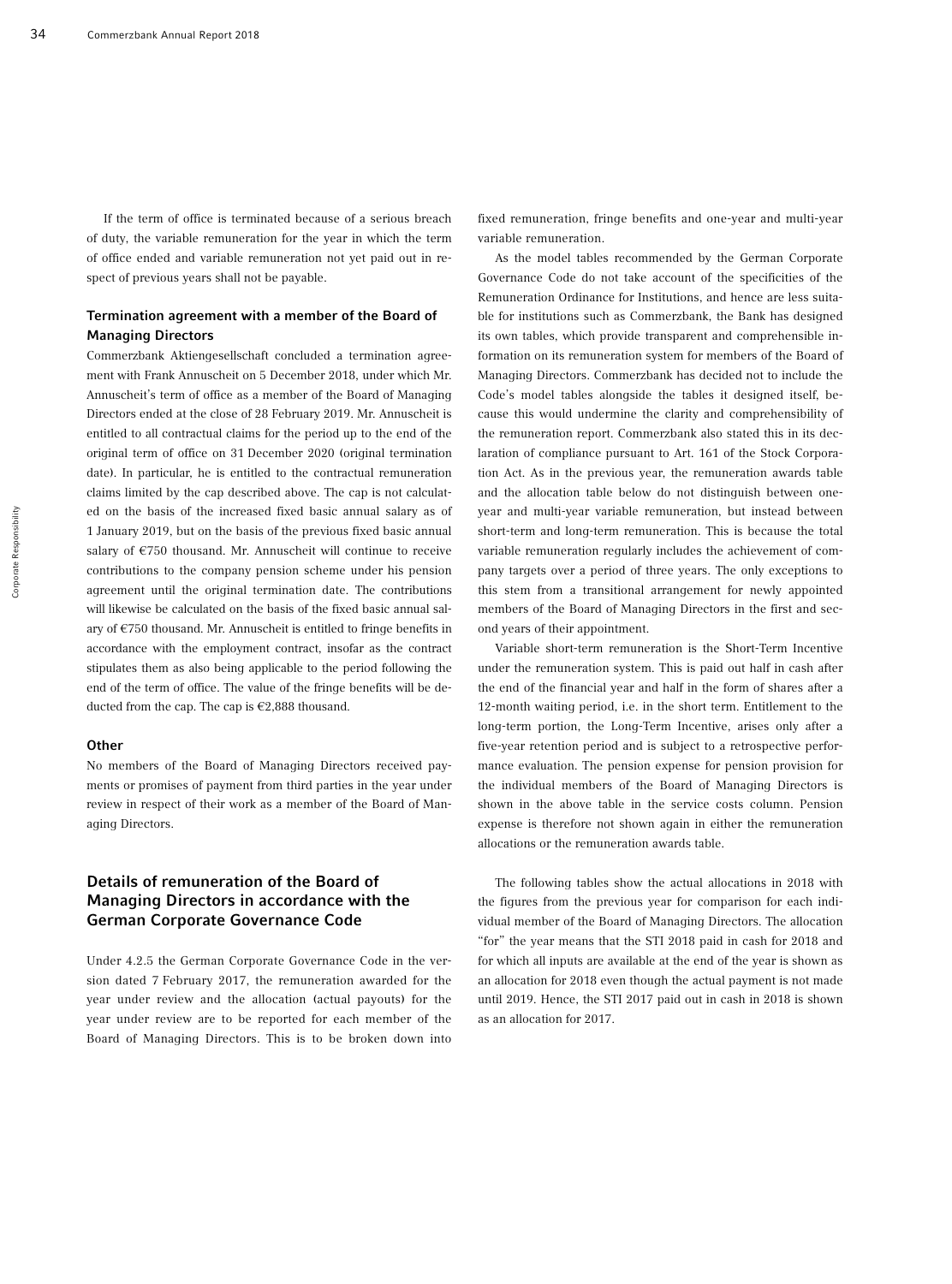- 23 Corporate governance report and declaration on corporate governance pursuant to Art. 315d in conjunction with Art. 289f of the German Commercial Code (HGB)
- 29 Remuneration Report
- 43 Details pursuant to Art. 315 HGB
- 48 Non-Financial Report

| <b>Allocation</b>                            |                   | <b>Martin Zielke</b> | <b>Frank Annuscheit</b>        |                          |  |
|----------------------------------------------|-------------------|----------------------|--------------------------------|--------------------------|--|
| €1,000                                       |                   | Chairman             | <b>Chief Operating Officer</b> |                          |  |
|                                              |                   |                      |                                |                          |  |
|                                              | 2018              | 2017                 | 2018                           | 2017                     |  |
| Basic salary                                 | 1,313             | 1,313                | 750                            | 750                      |  |
| Fringe benefits <sup>1</sup>                 | 213               | 129                  | 134                            | 92                       |  |
| Sub-total                                    | 1,526             | 1,442                | 884                            | 842                      |  |
| Short-term variable remuneration             | 416               | 415                  | 270                            | 273                      |  |
| STI 2015 in virtual shares (up to Q1/2017)   |                   | 128                  |                                | 115                      |  |
| STI 2016 in virtual shares (up to Q1/2018)   | 328               |                      | 216                            |                          |  |
| STI 2017 in cash                             | $\qquad \qquad -$ | 287                  |                                | 158                      |  |
| STI 2018 in cash                             | 88                |                      | 54                             | $\overline{\phantom{0}}$ |  |
| Long-term variable remuneration <sup>2</sup> | 100               | 178                  | 95                             | 182                      |  |
| LTI 2014 in cash (up to 31.12.2017)          |                   | 178                  |                                | 182                      |  |
| LTI 2013 in virtual shares (up to Q1/2018)   | 100               | -                    | 95                             | $\overline{\phantom{0}}$ |  |
| Total                                        | 2,042             | 2,035                | 1,249                          | 1,297                    |  |

| <b>Allocation</b>                            |       | <b>Dr. Marcus Chromik</b> |                                | <b>Stephan Engels</b> |  |
|----------------------------------------------|-------|---------------------------|--------------------------------|-----------------------|--|
| €1,000                                       |       | <b>Chief Risk Officer</b> | <b>Chief Financial Officer</b> |                       |  |
|                                              |       | (since 1 January 2016)    |                                |                       |  |
|                                              | 2018  | 2017                      | 2018                           | 2017                  |  |
| Basic salary                                 | 750   | 750                       | 750                            | 750                   |  |
| Fringe benefits <sup>1</sup>                 | 68    | 71                        | 129                            | 122                   |  |
| Sub-total                                    | 818   | 821                       | 879                            | 872                   |  |
| Short-term variable remuneration             | 260   | 186                       | 273                            | 285                   |  |
| STI 2015 in virtual shares (up to Q1/2017)   |       | $\qquad \qquad$           | $\overline{\phantom{a}}$       | 115                   |  |
| STI 2016 in virtual shares (up to Q1/2018)   | 206   | $\qquad \qquad$           | 219                            |                       |  |
| STI 2017 in cash                             |       | 186                       | $\qquad \qquad -$              | 170                   |  |
| STI 2018 in cash                             | 54    | $\qquad \qquad$           | 54                             |                       |  |
| Long-term variable remuneration <sup>2</sup> |       | $\overline{\phantom{m}}$  | 87                             | 169                   |  |
| LTI 2014 in cash (up to 31.12.2017)          |       | $\qquad \qquad$           | $\overline{\phantom{m}}$       | 169                   |  |
| LTI 2013 in virtual shares (up to Q1/2018)   |       | -                         | 87                             |                       |  |
| Total                                        | 1,078 | 1,007                     | 1,239                          | 1,326                 |  |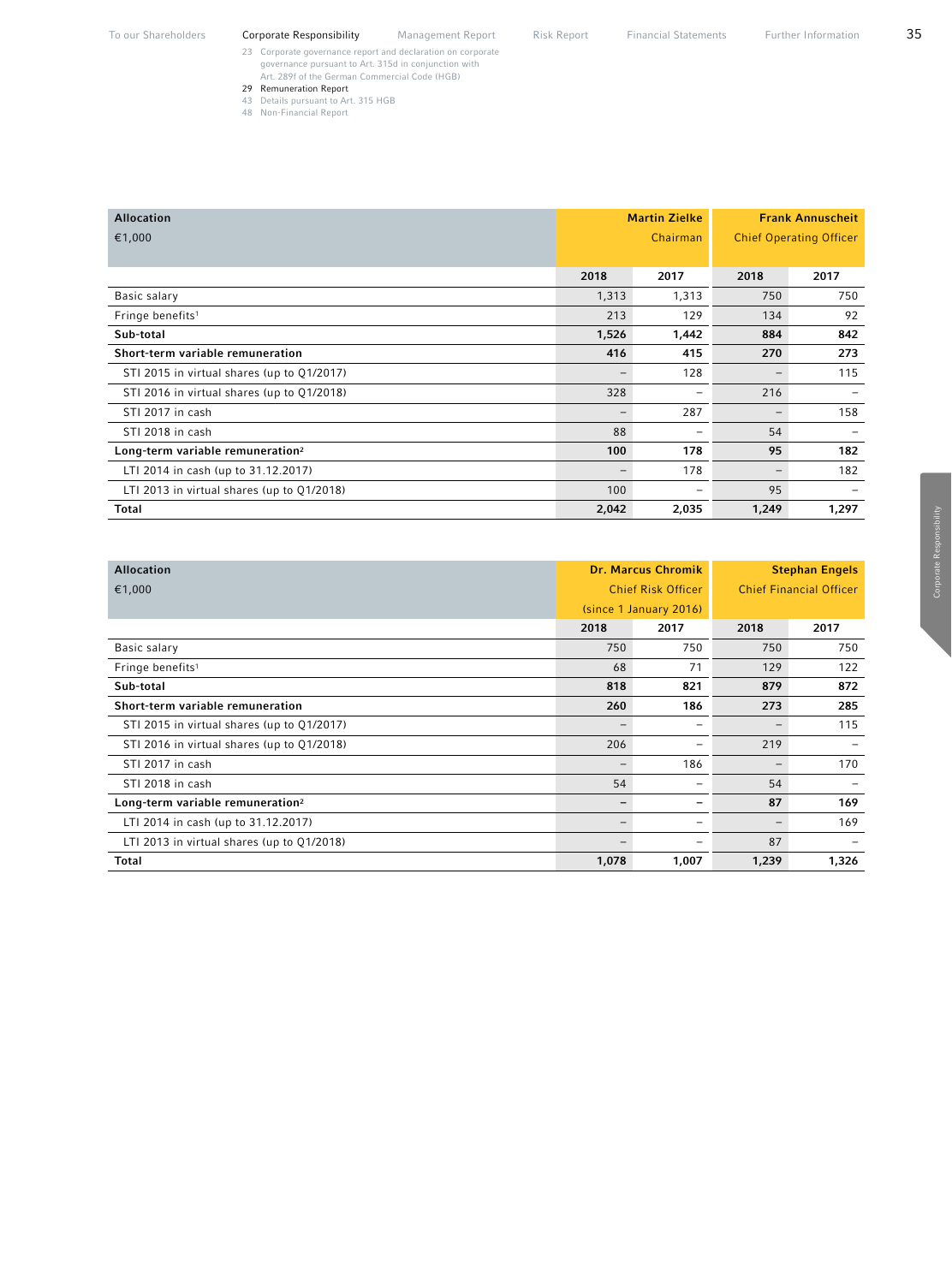| <b>Allocation</b>                            |                           | <b>Michael Mandel</b>     |                         | Dr. Bettina Orlopp                           | <b>Michael Reuther</b>   |       |
|----------------------------------------------|---------------------------|---------------------------|-------------------------|----------------------------------------------|--------------------------|-------|
| €1,000                                       | <b>Private and Small-</b> |                           | Group Compliance,       |                                              | <b>Corporate Clients</b> |       |
|                                              |                           | <b>Business Customers</b> |                         | Group Human Resources,<br><b>Group Legal</b> |                          |       |
|                                              |                           | (since 23 May 2016)       | (since 1 November 2017) |                                              |                          |       |
|                                              | 2018                      | 2017                      | 2018                    | 2017                                         | 2018                     | 2017  |
| Basic salary                                 | 750                       | 750                       | 750                     | 125                                          | 750                      | 750   |
| Fringe benefits <sup>1</sup>                 | 114                       | 102                       | 92                      | 20                                           | 141                      | 130   |
| Sub-total                                    | 864                       | 852                       | 842                     | 145                                          | 891                      | 880   |
| Short-term variable remuneration             | 193                       | 170                       | 54                      | 30                                           | 226                      | 251   |
| STI 2015 in virtual shares (up to Q1/2017)   |                           | $\overline{\phantom{0}}$  |                         | $\qquad \qquad$                              | $\overline{\phantom{m}}$ | 123   |
| STI 2016 in virtual shares (up to Q1/2018)   | 133                       |                           |                         | $\qquad \qquad$                              | 178                      |       |
| STI 2017 in cash                             | -                         | 170                       |                         | 30                                           | $\qquad \qquad -$        | 128   |
| STI 2018 in cash                             | 60                        | -                         | 54                      | $\qquad \qquad$                              | 48                       |       |
| Long-term variable remuneration <sup>2</sup> |                           |                           |                         | $\qquad \qquad$                              | 95                       | 174   |
| LTI 2014 in cash (up to 31.12.2017)          | -                         |                           |                         | $\qquad \qquad$                              | $\overline{\phantom{m}}$ | 174   |
| LTI 2013 in virtual shares (up to Q1/2018)   |                           |                           |                         |                                              | 95                       |       |
| Total                                        | 1,057                     | 1,022                     | 896                     | 175                                          | 1,212                    | 1,305 |

 $^{\rm 1}$  Non-monetary remuneration awarded, tax due on non-monetary remuneration and employer contributions to the BVV

occupational retirement fund are shown under fringe benefits.

 $^2$  Allocations from long-term variable remuneration for the performance years from 2015 onwards will only be made from 2021.

The following table shows the remuneration awarded, which comprises fixed remuneration (basic salary and fringe benefits) and variable remuneration at the target amount set, the short-term and long-term portions of variable remuneration and the minimum and maximum amounts of total variable remuneration for each individual member of the Board of Managing Directors.

Unlike the model table of the German Corporate Governance Code for remuneration awarded, the variable remuneration allocated is not shown as the target amount, i.e. the amount if target achievement is 100% or a comparable figure for an average probability scenario. Instead, the total target achievement amounts determined by the Supervisory Board are shown for each member of the Board of Managing Directors. The table reflects the actual target achievement of the members of the Board of Managing Directors and is therefore of greater informational value in respect of the variable remuneration for the past financial year than a hypothetical value that assumes target achievement of 100%.

Of the total target achievement amount and the minimum and maximum values shown, 40% relates to short-term variable remuneration (STI). Of the total target achievement and the minimum and maximum values shown, 60% relates to long-term variable remuneration (LTI). In both cases, half of the remuneration is share-based.

At its meeting on 13 February 2019, the Supervisory Board determined the total target achievement amounts applicable to variable remuneration for the individual members of the Board of Managing Directors for 2018. The total target achievement amount is not necessarily the same as the amount that may later actually be paid out. For instance, the Supervisory Board may reduce the portion relating to the LTI during the retrospective performance evaluation if hindsight indicates that this was not originally calibrated correctly. Also, half of the variable remuneration is share-based. Any changes in the Commerzbank share price compared to the conversion price therefore alter the amounts paid out.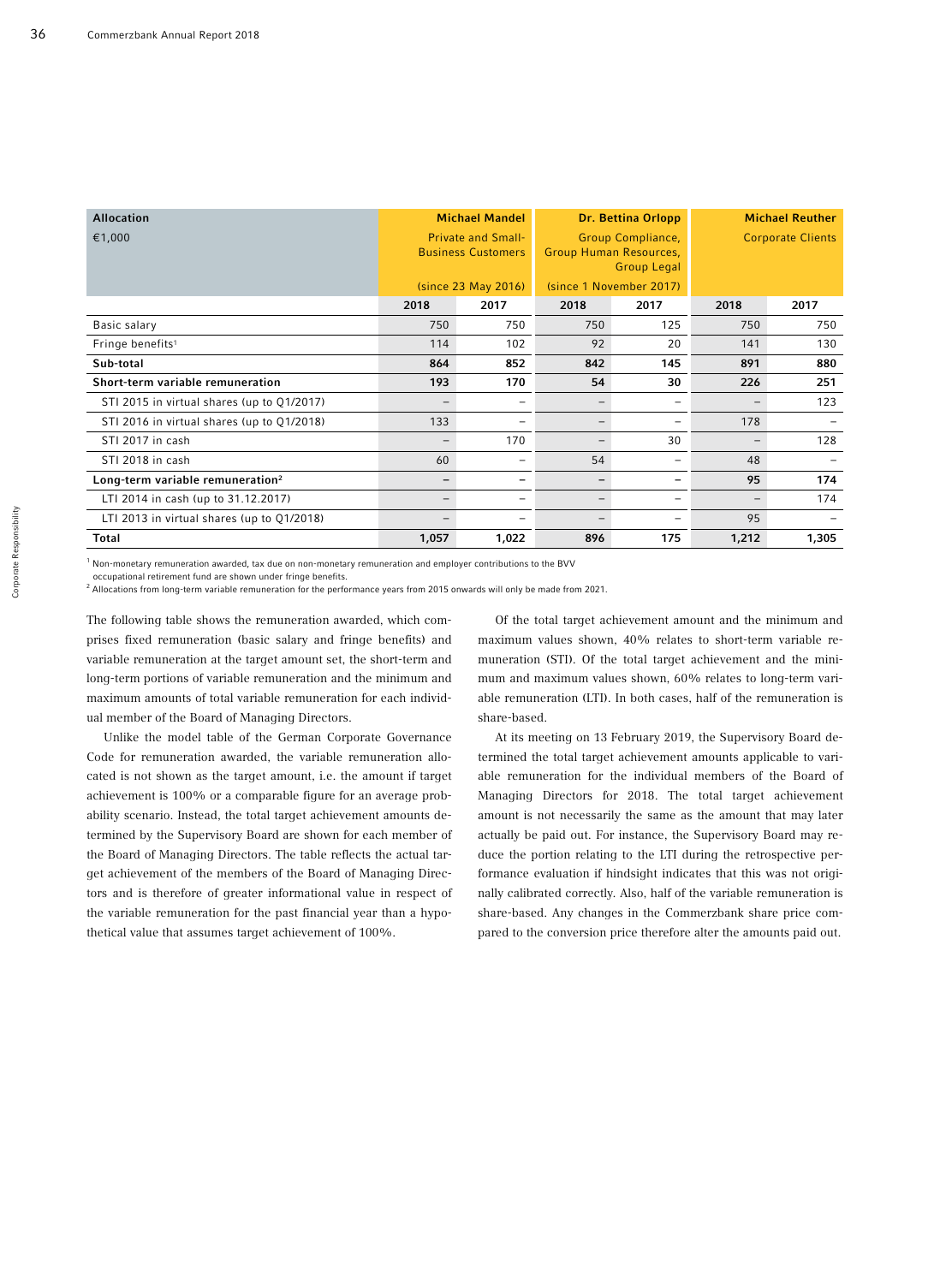- 23 Corporate governance report and declaration on corporate governance pursuant to Art. 315d in conjunction with Art. 289f of the German Commercial Code (HGB)
- 29 Remuneration Report
- 43 Details pursuant to Art. 315 HGB
- 48 Non-Financial Report

| Awarded<br>remuneration |       |                        | Fixed<br>remuneration                  |                | Variable remuneration       |                |                             |                               |     |                  | Total remu<br>neration<br>allocated <sup>1</sup> |
|-------------------------|-------|------------------------|----------------------------------------|----------------|-----------------------------|----------------|-----------------------------|-------------------------------|-----|------------------|--------------------------------------------------|
| €1,000                  |       | <b>Basic</b><br>salary | <b>Fringe</b><br>benefits <sup>2</sup> |                | Short-term                  |                | Long-term                   | <b>Total target</b><br>amount |     |                  |                                                  |
|                         |       |                        |                                        | STI in<br>cash | STI in<br>virtual<br>shares | LTI in<br>cash | LTI in<br>virtual<br>shares |                               | min | max <sup>3</sup> |                                                  |
| Martin Zielke           | 2018  | 1,313                  | 213                                    | 88             | 88                          | 132            | 132                         | 440                           | 0   | 2,443            | 1,966                                            |
|                         | 2017  | 1,313                  | 129                                    | 287            | 287                         | 430            | 430                         | 1,433                         | 0   | 2,443            | 2,875                                            |
| Frank Annuscheit        | 2018  | 750                    | 134                                    | 54             | 54                          | 81             | 81                          | 270                           | 0   | 1,500            | 1,154                                            |
|                         | 2017  | 750                    | 92                                     | 158            | 158                         | 237            | 237                         | 790                           | 0   | 1,500            | 1,632                                            |
| Dr. Marcus Chromik      | 2018  | 750                    | 68                                     | 54             | 54                          | 81             | 81                          | 270                           | 0   | 1,500            | 1,088                                            |
|                         | 2017  | 750                    | 71                                     | 186            | 186                         | 279            | 279                         | 930                           | 0   | 1,500            | 1,751                                            |
| Stephan Engels          | 2018  | 750                    | 129                                    | 54             | 54                          | 81             | 81                          | 270                           | 0   | 1,500            | 1,149                                            |
|                         | 2017  | 750                    | 122                                    | 170            | 170                         | 255            | 255                         | 850                           | 0   | 1,500            | 1,722                                            |
| Michael Mandel          | 2018  | 750                    | 114                                    | 60             | 60                          | 90             | 90                          | 300                           | 0   | 1,500            | 1,164                                            |
|                         | 2017  | 750                    | 102                                    | 170            | 170                         | 255            | 255                         | 850                           | 0   | 1,500            | 1,702                                            |
| Dr. Bettina Orlopp      | 2018  | 750                    | 92                                     | 54             | 54                          | 81             | 81                          | 270                           | 0   | 1,500            | 1,112                                            |
|                         | 20174 | 125                    | 20                                     | 30             | 30                          | 44             | 44                          | 148                           | 0   | 250              | 293                                              |
| Michael Reuther         | 2018  | 750                    | 141                                    | 48             | 48                          | 72             | 72                          | 240                           | 0   | 1,500            | 1,131                                            |
|                         | 2017  | 750                    | 130                                    | 128            | 128                         | 192            | 192                         | 640                           | 0   | 1,500            | 1,520                                            |
| Total                   | 2018  | 5,813                  | 891                                    | 412            | 412                         | 618            | 618                         | 2,060                         | 0   | 11,443           | 8,764                                            |
|                         | 2017  | 5,188                  | 666                                    | 1,129          | 1,129                       | 1,692          | 1,692                       | 5,641                         | 0   | 10,193           | 11,495                                           |

 $1$  Total remuneration does not include pension expense. This is shown in the section on pension provision.<br> $2 \text{ Npc}$  meastar composation avanded to due as non-manatary composation and employer particuliaries

 $2$  Non-monetary remuneration awarded, tax due on non-monetary remuneration and employer contributions to the BVV

occupational retirement fund are shown under fringe benefits.

 $^3$  Maximum amount in the relevant year, i.e. excluding any rise in the share price for share-based remuneration.<br> $^4$  De Betting Oclone has been a momber of the Board of Managing Disector since 1 November 2017

 $^4$  Dr. Bettina Orlopp has been a member of the Board of Managing Directors since 1 November 2017.

## Details of remuneration of the Board of Managing Directors pursuant to German Accounting Standard no. 17 (DRS 17)

The remuneration of the Board of Managing Directors is shown below in accordance with the rules of DRS 17. The amounts shown differ from those reported above based on the German Corporate Governance Code. This is because reporting under DRS 17 involves special rules. The main differences that lead to different figures are the following:

- Under DRS 17, the LTI components of the remuneration system may only be stated after the retrospective performance assessment has been completed and the five-year retention period has expired. They are therefore not included in the DRS 17 table, in contrast to the remuneration awards table, which is based on the rules of the German Corporate Governance Code.
- The value of the share-based STI components has to be shown in the DRS 17 table using the share price on the day the Supervisory Board determined the total target achievement amounts. Therefore, the performance of the Commerzbank share from the start of the year to the day the amount was determined is

included in the value shown. In contrast, in the remuneration awards table, which is based on the German Corporate Governance Code, this component is shown at 20% of the total target achievement amount. This is the value before conversion into a quantity of virtual shares and, thus, it does not include share price performance; therefore, the figure is generally different.

Consequently, total remuneration under DRS 17 cannot be compared with the remuneration awarded shown in the table based on the German Corporate Governance Code. The disclosure does not reflect variable remuneration set by the Supervisory Board for the year under review, nor is it an amount paid out. The disclosure is, however, required for accounting reasons.

Under DRS 17, payments only have to be disclosed if they have been granted on a legally binding basis. For both the cash components and the share-based components of the LTI under the remuneration system this is only the case once the retrospective performance evaluation has been carried out and the five-year retention period has expired. The retrospective performance evaluation for the LTI in respect of 2018 will thus not be carried out by the Supervisory Board until the end of 2023.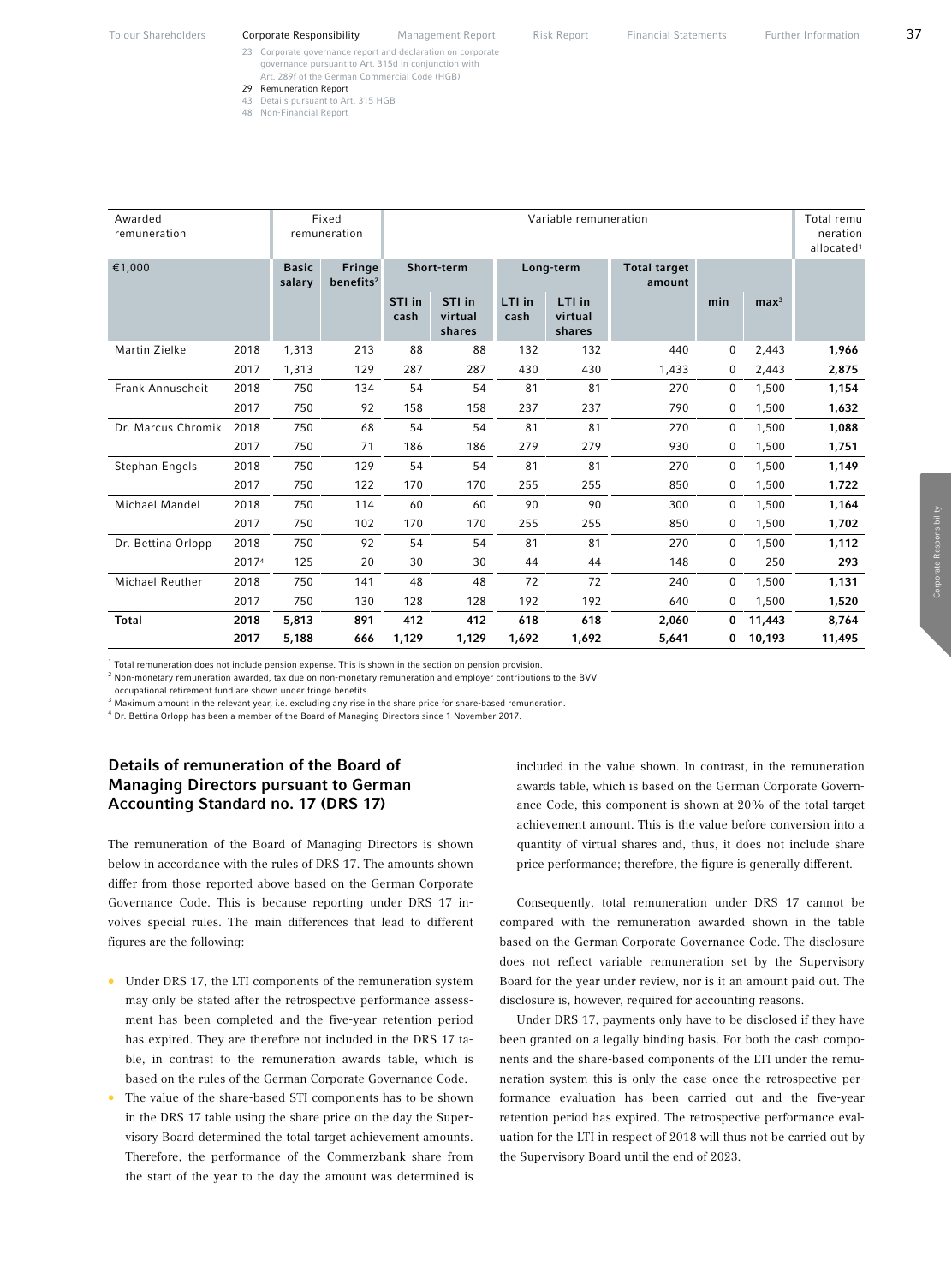The cash components and share-based components of the LTI under the remuneration system are therefore not included in the table.

However, for the purposes of DRS 17, the STI components are deemed to be granted when they are determined by the Supervisory Board after the end of the financial year in question. The cash component of the STI is shown at 20% of the total target achievement amount. This corresponds to the payout sum. The share-based STI component is linked to the performance of the Commerzbank share. Under DRS 17, share-based payments have to be disclosed at the time the grant becomes legally binding, i.e.

when they are set by the Supervisory Board. As payout of the share-based STI components only takes place once the 12-month waiting period has expired and is dependent on the performance of the Commerzbank share, the table shows only theoretical values for these components, not the sums to be paid out. The payout sums are calculated by multiplying the number of STI virtual shares shown by the conversion price at the end of the waiting period.

Under the remuneration system, no actual shares are awarded; instead, a cash payment is made on the basis of virtual shares, i.e. based on Commerzbank's share price performance.

|                    |        |                       | <b>Fixed components</b> | Performance-related components |                                         |                                              |                                       |                |
|--------------------|--------|-----------------------|-------------------------|--------------------------------|-----------------------------------------|----------------------------------------------|---------------------------------------|----------------|
| €1,000             |        |                       |                         |                                | with short-term incentive               | with long-<br>term<br>incentive <sup>1</sup> | <b>Total</b><br>remuneration<br>under |                |
|                    |        | <b>Basic salary</b>   | Fringe                  | STI in cash <sup>4</sup>       | STI in virtual shares <sup>5</sup>      |                                              | LTI 2014                              | <b>DRS 172</b> |
|                    |        | benefits <sup>3</sup> |                         |                                | Number of<br>virtual shares<br>in units | in cash <sup>6</sup>                         |                                       |                |
| Martin Zielke      | 2018   | 1,313                 | 213                     | 88                             | 73                                      | 11,742                                       |                                       | 1,687          |
|                    | 2017   | 1,313                 | 129                     | 287                            | 299                                     | 23,400                                       | 78                                    | 2,106          |
| Frank Annuscheit   | 2018   | 750                   | 134                     | 54                             | 45                                      | 7,210                                        |                                       | 983            |
|                    | 2017   | 750                   | 92                      | 158                            | 165                                     | 12,898                                       | 80                                    | 1,245          |
| Dr. Marcus Chromik | 2018   | 750                   | 68                      | 54                             | 45                                      | 7,210                                        | $\qquad \qquad -$                     | 917            |
|                    | 20177  | 750                   | 71                      | 186                            | 194                                     | 15,184                                       |                                       | 1,201          |
| Stephan Engels     | 2018   | 750                   | 129                     | 54                             | 45                                      | 7,210                                        |                                       | 978            |
|                    | 2017   | 750                   | 122                     | 170                            | 177                                     | 13,878                                       | 74                                    | 1,293          |
| Michael Mandel     | 2018   | 750                   | 114                     | 60                             | 50                                      | 8,011                                        |                                       | 974            |
|                    | 20178  | 750                   | 102                     | 170                            | 177                                     | 13,878                                       |                                       | 1,199          |
| Dr. Bettina Orlopp | 2018   | 750                   | 92                      | 54                             | 45                                      | 7,210                                        |                                       | 941            |
|                    | 20179  | 125                   | 20                      | 30                             | 31                                      | 2,422                                        |                                       | 206            |
| Michael Reuther    | 2018   | 750                   | 141                     | 48                             | 40                                      | 6,409                                        |                                       | 979            |
|                    | 2017   | 750                   | 130                     | 128                            | 133                                     | 10,449                                       | 76                                    | 1,217          |
| <b>Total</b>       | 2018   | 5,813                 | 891                     | 412                            | 343                                     | 55,002                                       |                                       | 7,459          |
|                    | 201710 | 5,188                 | 666                     | 1,129                          | 1,176                                   | 92,109                                       | 308                                   | 8,467          |

<sup>1</sup> The performance-related components with long-term incentive effect are only granted once the Supervisory Board has completed the

retrospective performance evaluation after expiry of the five-year retention period. For 2018, that will be in 2024.<br><sup>2</sup> The amounts disclosed as total remuneration in accordance with DRS 17 for the 2018 financial year inc of which the members of the Board of Managing Directors already have a legally binding entitlement. As such, the amounts disclosed as total remuneration in accordance with DRS 17 do not include the LTI components for financial year 2018, as there is no such entitlement until after the retrospective performance

evaluation and expiry of the five-year retention period.<br><sup>3</sup> Non-monetary remuneration awarded, tax due on non-monetary remuneration and employer contributions to the BVV occupational retirement fund are shown under fringe benefits.<br><sup>4</sup> Paveble in 2010 following determ

 $^{\circ}$  Payable in 2019 following determination of the total target achievement amount for 2018.<br>5. Rayable and your ofter payment of the STL in cash. The amounts shown represent the value

 $^5$  Payable one year after payment of the STI in cash. The amounts shown represent the values at the time that the variable remuneration was determined in February 2019. The payout is dependent on the future performance of the Commerzbank share price. The number of virtual shares is calculated using the proportion of the total target achievement amount and the average Commerzbank share price during November and December 2018.<br><sup>6</sup> Under DRS 17, the LTI-EVA cash component still due for 2014 after the en

financial statements for 2017 has to be reported for the previous year. The cash element of the 2014 LTI share components and the share elements of both of these LTI components were already disclosed in the Annual Report 2014 and, therefore, do not need to be reported again under DRS 17. 7

Dr. Marcus Chromik has been a member of the Board of Managing Directors since 1 January 2016.

 $8$  Michael Mandel has been a member of the Board of Managing Directors since 23 May 2016.

9

 $9$  Dr. Bettina Orlopp has been a member of the Board of Managing Directors since 1 November 2017.<br><sup>10</sup> The amounts in 2017 for the 2014 LTI in cash and total remuneration according to DRS 17 are lower than reported in th because the 2014 LTI for Martin Blessing in cash in the amount of €136 thousand and for Markus Beumer in the amount of €74 thousand are no longer included in the totals for 2017.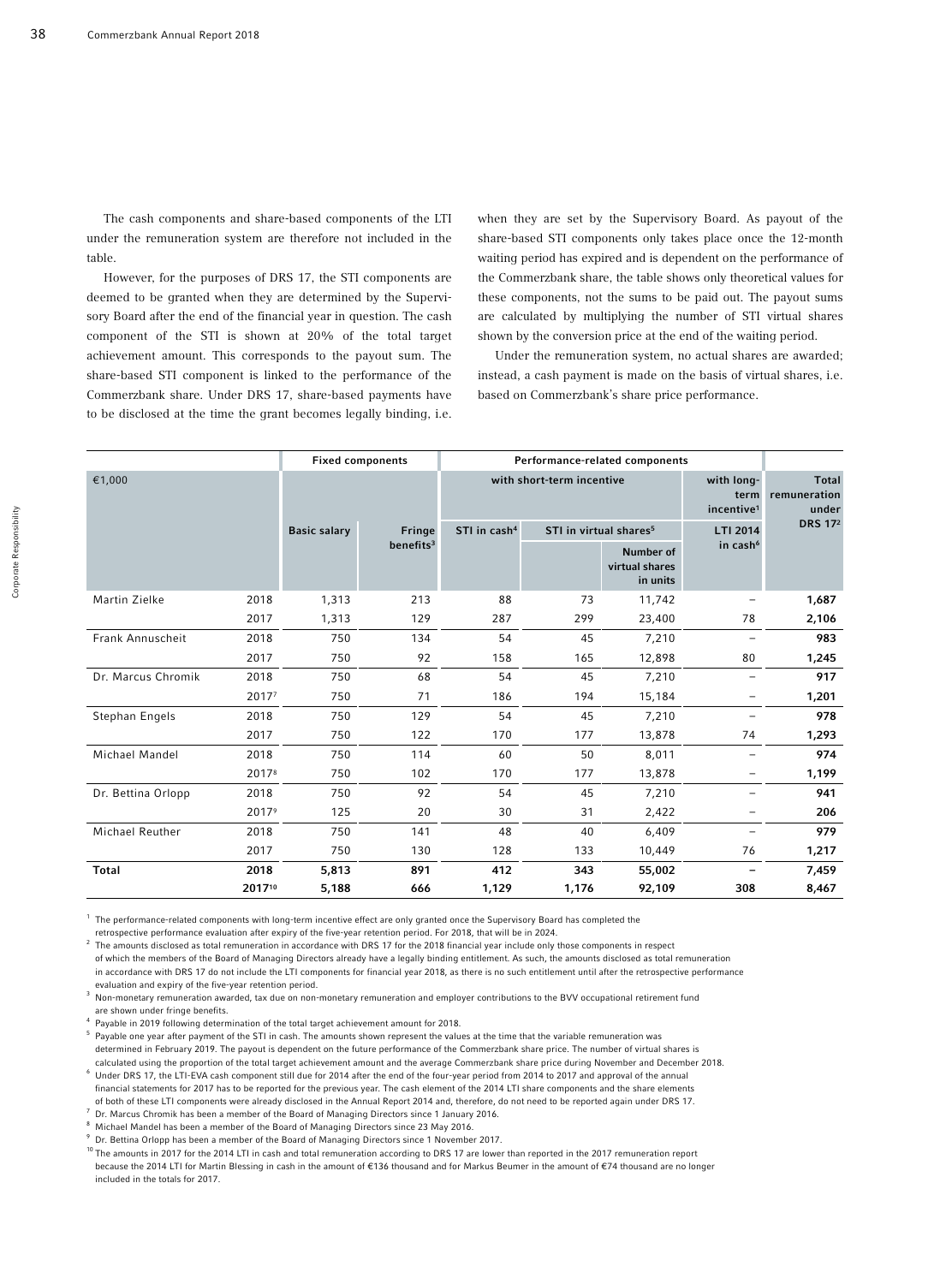Art. 289f of the German Commercial Code (HGB)

29 Remuneration Report 43 Details pursuant to Art. 315 HGB 48 Non-Financial Report

Owing to the three-year period that underlies the remuneration system and is used to calculate target achievement, pro-rated expenses for share-based remuneration in future financial years were disclosed in the last financial year in compliance with IFRS 2. The expenses disclosed below for 2018 do not, therefore, reflect either the amounts to be disclosed under DRS 17 or actual expectations or payouts.

The share-based remuneration recorded as expenses under IFRS 2 for the 2018 financial year totalled €342 thousand, of which €289 thousand was for Dr. Bettina Orlopp, €97 thousand for Martin Zielke, €63 thousand for Michael Mandel, €58 thousand for Stephan Engels, €53 thousand for Dr. Marcus Chromik, €–173 thousand for Frank Annuscheit and €–45 thousand for Michael Reuther. The negative figures for Frank Annuscheit and Michael Reuther are due to the fact that provisions were set aside in the previous two years for pro-rated variable remuneration for financial years 2018 and 2019. As Michael Reuther will acquire no new entitlements to variable remuneration as of 1 October 2019 – with the exception of LTIs in progress – and future entitlements of Frank Annuscheit to variable remuneration – with the exception of LTIs in progress – have to be shown in the balance sheet under the item "Termination benefits" as of 1 March 2019, the provisions that had been set aside for share-based remuneration were released on a pro-rata basis.

In 2017, the share-based remuneration recorded as expenses under IFRS 2 totalled €3,503 thousand, of which €856 thousand was for Martin Zielke, €601 thousand for Dr. Marcus Chromik, €577 thousand for Michael Mandel, €485 thousand for Stephan Engels, €455 thousand for Frank Annuscheit, €370 thousand for Michael Reuther and €159 thousand for Dr. Bettina Orlopp.

## Loans to members of the Board of Managing Directors

Members of the Board of Managing Directors have been granted loans with terms ranging from on demand up to a due date of 2051 and at interest rates ranging between 0.7% and 2.8% and, in certain cases, up to 9.5% on amounts overdrawn. The loans, mainly real estate financing, are secured at normal market terms, if necessary through land charges or rights of lien.

As at the reporting date, the aggregate amount of loans granted to members of the Board of Managing Directors was €3,494 thousand; in the previous year, the figure was  $\epsilon$ 3,129 thousand. Repayments of €308 thousand were made in 2018. With the exception of rental guarantees, Commerzbank Group companies did not enter into any contingent liabilities in favour of members of the Board of Managing Directors in the year under review.

## Amendment of the remuneration system of the Board of Managing Directors as at 1 January 2019

On 7 November 2018, the Supervisory Board of Commerzbank Aktiengesellschaft amended the remuneration system. It did this in order to meet the requirements set out in the revised version of the Remuneration Ordinance for Institutions of 4 August 2017. It also decided to convert some of the variable remuneration components into fixed remuneration components. The changes entered into force on 1 January 2019 and have been contractually agreed with all members of the Board of Managing Directors. The following aspects are particularly noteworthy:

- The remuneration system contains a clawback provision, which stipulates that variable remuneration already paid out can be reclaimed for a period of up to seven years from the date of payment and variable remuneration not yet paid out may be voided. The provision takes effect in the circumstances set out in section 20 paragraph 6 in conjunction with Art. 18 (5) sentence 3 nos. 1 and 2 of the Remuneration Ordinance for Institutions. This provision enters into force, for example, in the event of a member of the Board of Managing Directors committing a serious breach of duty or being responsible for substantial losses.
- All of the regulatory parameters required to determine whether a total amount of variable remuneration may be made available are subject to an overall assessment.
- In the case of newly appointed members of the Board of Managing Directors, the retention period will in future be extended by two years to seven years for the first year of appointment and by one year to six years for the second year of appointment.
- The retrospective performance evaluation for the LTI will no longer be based on defined criteria with materiality thresholds, but on a full review of the original decision on the determination of the variable remuneration.
- Dividend payments distributed during the retention period will no longer be offset by the virtual shares granted.

Furthermore, the Supervisory Board has decided that some of the variable remuneration components will be converted into fixed remuneration components. The Supervisory Board increased the fixed basic annual salary of the ordinary members of the Board of Managing Directors from €750 thousand to €990 thousand and reduced the target amount for variable remuneration from €1 million to €660 thousand. The total target remuneration (fixed basic annual salary and target amount for variable remuneration) is thus  $€100$  thousand lower than the previous amount. The fixed basic annual salary of the Chairman of the Board of Managing Directors was increased from  $\epsilon$ 1,312,500 to  $\epsilon$ 1,674,247 and the target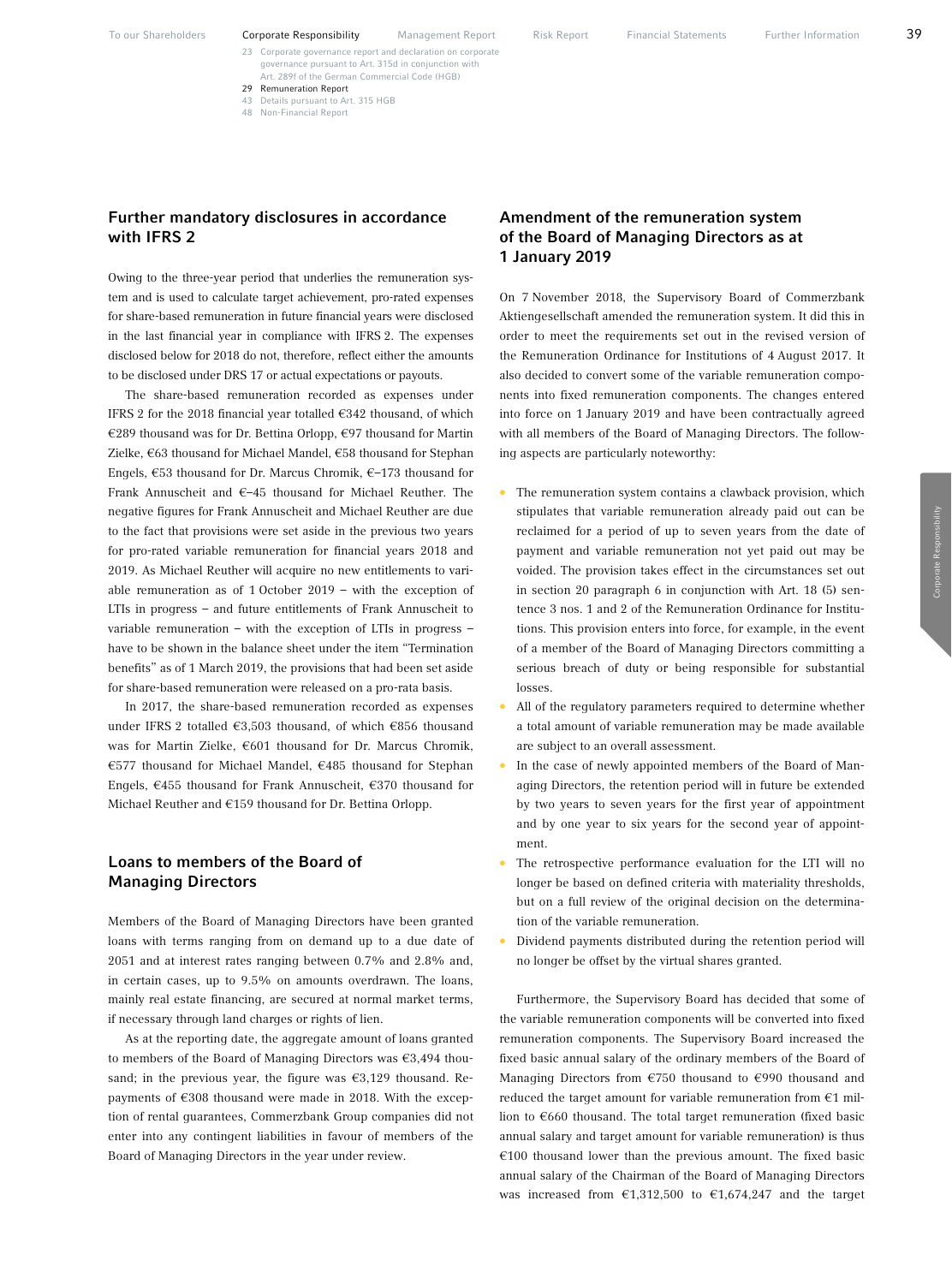amount of variable remuneration was reduced from €1,628,640 to €1,116,165. The total target remuneration of the Chairman of the Board of Managing Directors is thus €150,728 lower than the previous figure.

# Supervisory Board

## Principles of the remuneration system and remuneration for financial year 2018

The remuneration of the Supervisory Board is regulated in Art. 15 of the Articles of Association; the current version was approved by the Annual General Meeting on 20 April 2016.

Under the remuneration system, members of the Supervisory Board receive basic remuneration of €80 thousand for each financial year. The Chairman receives triple and the Deputy Chairman double this amount.

Members also receive an additional €30 thousand annually for sitting on either the Audit Committee or the Risk Committee. Members also receive an additional €20 thousand annually for sitting on any other committee of the Supervisory Board that meets at least once in the calendar year. The committee chairman receives double these amounts. Additional remuneration is paid for a maximum of three committee appointments, taking the figures for the three highest paid positions. Members of the Supervisory Board who only belonged to the Board or one of its committees for part of a financial year receive reduced remuneration for that year calculated pro rata temporis. In addition, each member of the Supervisory Board receives an attendance fee of €1.5 thousand for each meeting or conference call of the Supervisory Board or one of its committees. Where several meetings or conference calls take place on a single day, only one attendance fee is paid. The basic remuneration, remuneration for serving on committees and attendance fees are payable at the end of the financial year.

Commerzbank Aktiengesellschaft reimburses any expenses incurred by members of the Supervisory Board in the performance of their duties and any VAT due on remuneration or expenses. The Chairman of the Supervisory Board is provided with appropriate human and material resources and, in particular, is reimbursed for travel costs incurred as part of the duties of representation and costs for requisite security measures arising from his position.

Members of the Supervisory Board thus received total net remuneration for the 2018 financial year of  $\epsilon$  3,174.0 thousand (previous year: €2,936.3 thousand). Of this figure, the basic remuneration amounted to €1,842.2 thousand (previous year: €1,839.8 thousand) and remuneration for committee memberships to €910.3 thousand (previous year: €765.0 thousand). Attendance fees were €421.5 thousand (previous year: €331.5 thousand).

The remuneration is divided between the individual members of the Supervisory Board as follows: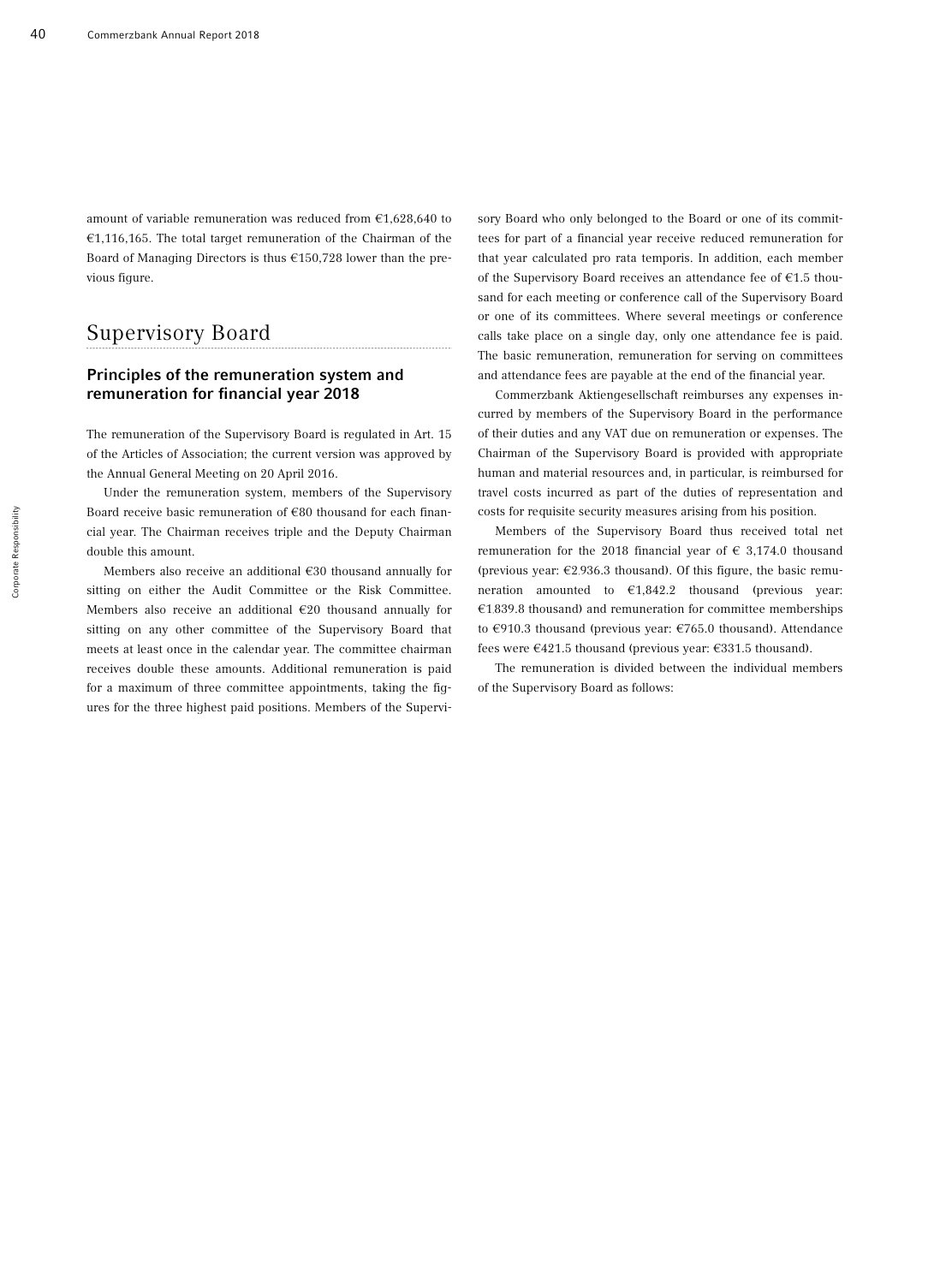- 23 Corporate governance report and declaration on corporate governance pursuant to Art. 315d in conjunction with Art. 289f of the German Commercial Code (HGB)
- 29 Remuneration Report
- 43 Details pursuant to Art. 315 HGB
- 48 Non-Financial Report

| €1,000                                                    | <b>Basic</b><br>remuneration | <b>Remuneration for</b><br>serving on committees | Attendance<br>fee        | <b>Total</b>   |
|-----------------------------------------------------------|------------------------------|--------------------------------------------------|--------------------------|----------------|
| Dr. Stefan Schmittmann (since 8 May 2018)<br>2018<br>2017 | 155.3                        | 77.7                                             | 15.0                     | 248.0          |
| 2018<br>Klaus-Peter Müller (until 8 May 2018)             | 85.3                         | 42.7                                             | 9.0                      | 137.0          |
| 2017                                                      | 240.0                        | 120.0                                            | 19.5                     | 379.5          |
| 2018<br>Uwe Tschäge<br>2017                               | 160.0<br>160.0               | 60.0<br>60.0                                     | 22.5<br>15.0             | 242.5<br>235.0 |
| 2018<br>Hans-Hermann Altenschmidt (until 8 May 2018)      | 28.4                         | 24.9                                             | 15.0                     | 68.3           |
| 2017                                                      | 80.0                         | 70.0                                             | 22.5                     | 172.5          |
| 2018<br>Heike Anscheit                                    | 80.0                         | 12.9                                             | 13.5                     | 106.4          |
| 2017                                                      | 80.0                         |                                                  | 12.0                     | 92.0           |
| 2018<br>Alexander Boursanoff (since 8 May 2018)           | 51.8                         |                                                  | 10.5                     | 62.3           |
| 2017<br>2018<br>Gunnar de Buhr                            | 80.0                         | 50.0                                             | 24.0                     | 154.0          |
| 2017                                                      | 80.0                         | 49.9                                             | 21.0                     | 150.9          |
| Stefan Burghardt<br>2018                                  | 80.0                         | 50.0                                             | 19.5                     | 149.5          |
| 2017                                                      | 80.0                         | 46.8                                             | 18.0                     | 144.8          |
| Sabine Ursula Dietrich<br>2018                            | 80.0                         | 45.9                                             | 15.0                     | 140.9          |
| 2017                                                      | 80.0                         | 20.0                                             | 13.5                     | 113.5          |
| 2018<br>Monika Fink (since 8 May 2018)<br>2017            | 51.8                         | 19.4                                             | 15.0                     | 86.2           |
| 2018<br>Karl-Heinz Flöther (until 8 May 2018)             | 28.4                         | 10.7                                             | 10.5                     | 49.6           |
| 2017                                                      | 80.0                         | 30.0                                             | 19.5                     | 129.5          |
| 2018<br>Dr. Tobias Guldimann (since 3 Mai 2017)           | 80.0                         | 68.9                                             | 27.0                     | 175.9          |
| 2017                                                      | 52.7                         | 15.8                                             | 10.5                     | 79.0           |
| 2018<br>Dr. Rainer Hillebrand (since 8 May 2018)          | 51.8                         | 32.3                                             | 10.5                     | 94.6           |
| 2017<br>2018<br>Christian Höhn (since 8 May 2018)         | 51.8                         | 38.8                                             | 13.5                     | 104.1          |
| 2017                                                      |                              | $\overline{\phantom{a}}$                         |                          |                |
| Stefan Jennes (1 February 2017 until 8 May 2018)<br>2018  | 28.4                         |                                                  | 4.5                      | 32.9           |
| 2017                                                      | 73.3                         |                                                  | 12.0                     | 85.3           |
| 2018<br>Kerstin Jerchel (since 8 May 2018)                | 51.8                         | $\overline{\phantom{0}}$                         | 10.5                     | 62.3           |
| 2017                                                      |                              |                                                  | $\overline{\phantom{0}}$ |                |
| 2018<br>Dr. Markus Kerber                                 | 80.0                         | 70.0                                             | 25.5                     | 175.5          |
| 2017                                                      | 80.0                         | 70.0<br>$\overline{\phantom{m}}$                 | 21.0                     | 171.0          |
| Alexandra Krieger<br>2018<br>2017                         | 80.0<br>80.0                 | $\overline{\phantom{m}}$                         | 13.5<br>12.0             | 93.5<br>92.0   |
| Oliver Leiberich (until 8 May 2018)<br>2018               | 28.4                         | $\equiv$                                         | 4.5                      | 32.9           |
| 2017                                                      | 80.0                         |                                                  | 12.0                     | 92.0           |
| Dr. Stefan Lippe (until 8 May 2018)<br>2018               | 28.4                         | 10.7                                             | 7.5                      | 46.6           |
| 2017                                                      | 80.0                         | 30.0                                             | 13.5                     | 123.5          |
| Beate Mensch (until 8 May 2018)<br>2018                   | 28.4                         |                                                  | 3.0                      | 31.4           |
| 2017                                                      | 80.0                         | $\qquad \qquad -$                                | 12.0                     | 92.0           |
| Anja Mikus<br>2018<br>2017                                | 80.0<br>80.0                 | 62.9<br>50.0                                     | 25.5<br>22.5             | 168.4<br>152.5 |
| 2018<br>Dr. Roger Müller (until 3 May 2017)               |                              |                                                  |                          |                |
| 2017                                                      | 27.1                         |                                                  | 3.0                      | 30.1           |
| Dr. Victoria Ossadnik (since 8 May 2018)<br>2018          | 51.8                         | 12.9                                             | 10.5                     | 75.2           |
| 2017<br>Dr. Helmut Perlet (until 8 May 2018)<br>2018      | 28.4                         | 32.0                                             | 10.5                     | 70.9           |
| 2017                                                      | 80.0                         | 90.0                                             | 21.0                     | 191.0          |
| Mark Roach (until 8 May 2018)<br>2018                     | 28.4                         |                                                  | 4.5                      | 32.9           |
| 2017                                                      | 80.0                         |                                                  | 10.5                     | 90.5           |
| Margit Schoffer (until 31 January 2017)<br>2018           | $\overline{\phantom{a}}$     | $\qquad \qquad -$                                | $\qquad \qquad -$        |                |
| 2017                                                      | 6.7                          | 2.5                                              | 1.5                      | 10.7           |
| Robin J. Stalker (since 8 May 2018)<br>2018               | 51.8                         | 38.8                                             | 18.0                     | 108.6          |
| 2017<br>Nicholas Teller<br>2018                           | 80.0                         | 80.0                                             | 25.5                     | 185.5          |
| 2017                                                      | 80.0                         | 80.0                                             | 19.5                     | 179.5          |
| Dr. Gertrude Tumpel-Gugerell<br>2018                      | 80.0                         | 55.9                                             | 25.5                     | 161.4          |

 2017 80.0 30.0 19.5 129.5 Stefan Wittmann (since 8 May 2018) 2018 51.8 12.9 12.0 76.7 2017 – – – – Total 2018 1,842.2 910.3 421.5 3,174.0 2017 1,839.8 765.0 331.5 2,936.3